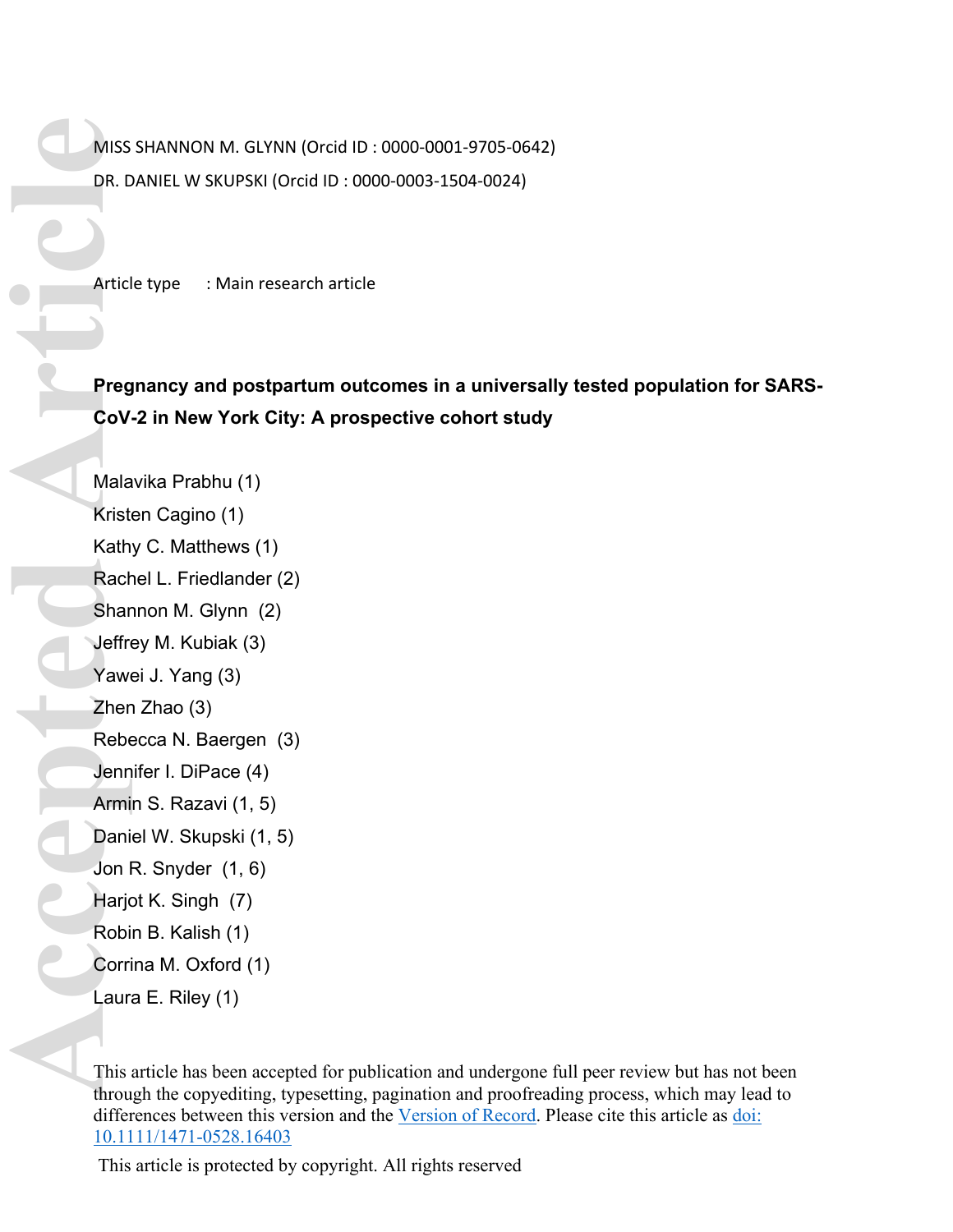## **Affiliations**

1 Department of Obstetrics & Gynecology, Weill Cornell Medicine, New York, NY. 525 E. 68th St, New York, NY 10065.

2 Weill Cornell Medicine, New York, NY. 1300 York Avenue, New York, NY 10065 3 Department of Pathology and Laboratory Medicine, Weill Cornell Medicine, New York, NY. 525 E. 68th St, New York, NY 10065.

4 Department of Pediatrics, Weill Cornell Medicine, New York, NY. 525 E. 68<sup>th</sup> St, New York, NY 10065.

5 Department of Obstetrics & Gynecology, NewYork Presbyterian Queens, Queens, NY. 56-45 Main Street, Flushing, NY 11355.

6 Departments of Obstetrics & Gynecology, NewYork Presbyterian Lower Manhattan Hospital, New York, NY. 170 William St, New York, NY 10038.

7 Division of Infectious Diseases, Weill Cornell Medicine, NewYork Presbyterian Lower Manhattan Hospital, New York, NY. 170 William St, New York, NY 10038.

Corresponding Author Malavika Prabhu, MD Division of Maternal Fetal Medicine Department of Obstetrics & Gynecology Weill Cornell Medicine 525 E 68th St, Suite J130 New York, NY 10065 Phone: 212-746-3061 Email: [map9403@med.cornell.edu](mailto:map9403@med.cornell.edu) 1 De 68<sup>th</sup> :<br>
2 We 3 De 525 I<br>
4 De 525 I<br>
4 De NY 1 5 De 56-4:<br>
6 De Host 7 Div Manl<br>
7 Div Manl<br>
2 We Pior Mala<br>
Divis Depart Weill<br>
525 I<br>
New Phor Ema<br>
Word Ema<br>
Word Pre

Word count: 3216

## **Short title**

Pregnancy outcomes of COVID19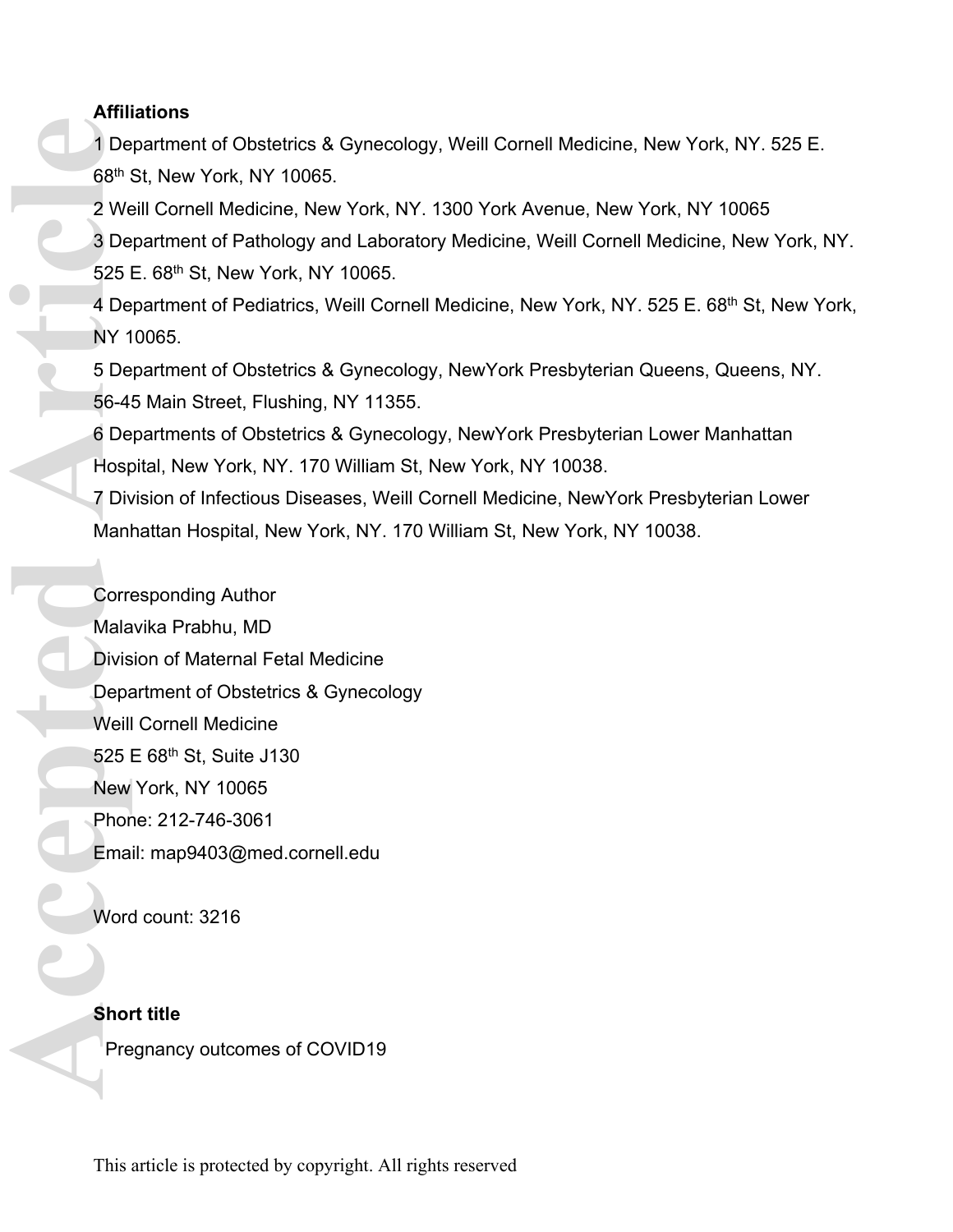**Abstract** 

**Objective:** To describe differences in outcomes between pregnant women with and without COVID-19.

**Design:** Prospective cohort study of pregnant women consecutively admitted for delivery, and universally tested via nasopharyngeal (NP) swab for SARS-CoV-2 using reverse transcriptase polymerase chain reaction (RT-PCR). All infants of mothers with COVID-19 underwent SARS-CoV-2 testing.

**Setting: Three New York City hospitals** 

**Population:** Pregnant women > 20 weeks' gestation admitted for delivery

**Methods:** Data were stratified by SARS-CoV-2 result and symptomatic status, and summarized using parametric and nonparametric tests.

**Main Outcome Measures:** Prevalence and outcomes of maternal COVID-19; obstetric outcomes; neonatal SARS-CoV-2; placental pathology.

#### **Results:**

Of 675 women admitted for delivery, 10.4% were positive for SARS-CoV-2, of whom 78.6% were asymptomatic. We observed differences in sociodemographics and comorbidities between women with symptomatic vs. asymptomatic vs. no COVID-19. Cesarean delivery rates were 46.7% in symptomatic COVID-19, 45.5% in asymptomatic COVID-19, and 30.9% without COVID-19 (p=0.044). Postpartum complications (fever, hypoxia, readmission) occurred in 12.9% of women with COVID-19 vs 4.5% of women without COVID-19 (p<0.001). No woman required mechanical ventilation, and no maternal deaths occurred. Among 71 infants tested, none were positive for SARS-CoV-2. Placental pathology **Cook**<br> **Accepted** Article<br> **Accepted Article**<br> **Accepted Article**<br> **Article**<br> **Article**<br> **Article**<br> **Article**<br> **Article**<br> **Article**<br> **Article**<br> **Article**<br> **Article**<br> **Article**<br> **Article**<br> **Article**<br> **Article**<br> **Article**<br>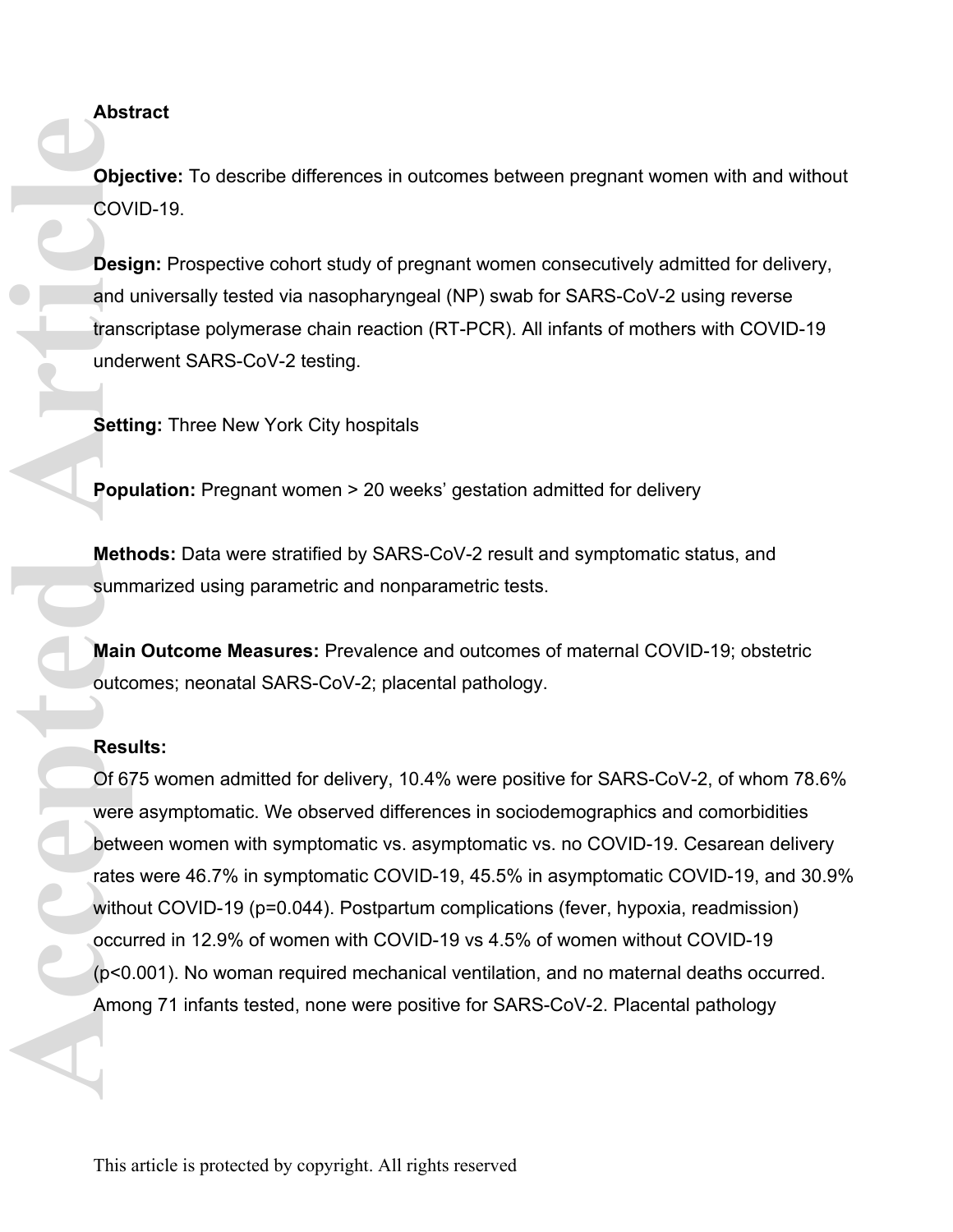demonstrated increased frequency of fetal vascular malperfusion, indicative of thrombi in fetal vessels, in women with vs. without COVID-19 (48.3% vs 11.3%, *p* <0.001).

## **Conclusion:**

Among pregnant women with COVID-19 at delivery, we observed increased cesarean delivery rates and increased frequency of maternal complications in the postpartum period. Additionally, intraplacental thrombi may have maternal and fetal implications for COVID-19 infections remote from delivery. **Condelivery Condelivers**<br>
Addit infect<br> **Addit infect**<br> **Addit infect**<br> **Addit infect**<br> **Addit infect**<br> **Addit infect**<br> **Addit infect**<br> **Addit infect**<br> **Addit infect** 

## **Funding**: None

**Keywords**: SARS-CoV-2, COVID-19, pregnancy, vertical transmission, postpartum complications, placental pathology

## **Tweetable abstract**

OCCCO.

COVID-19 at delivery: more cesarean deliveries, postpartum complications, and intraplacental thrombi.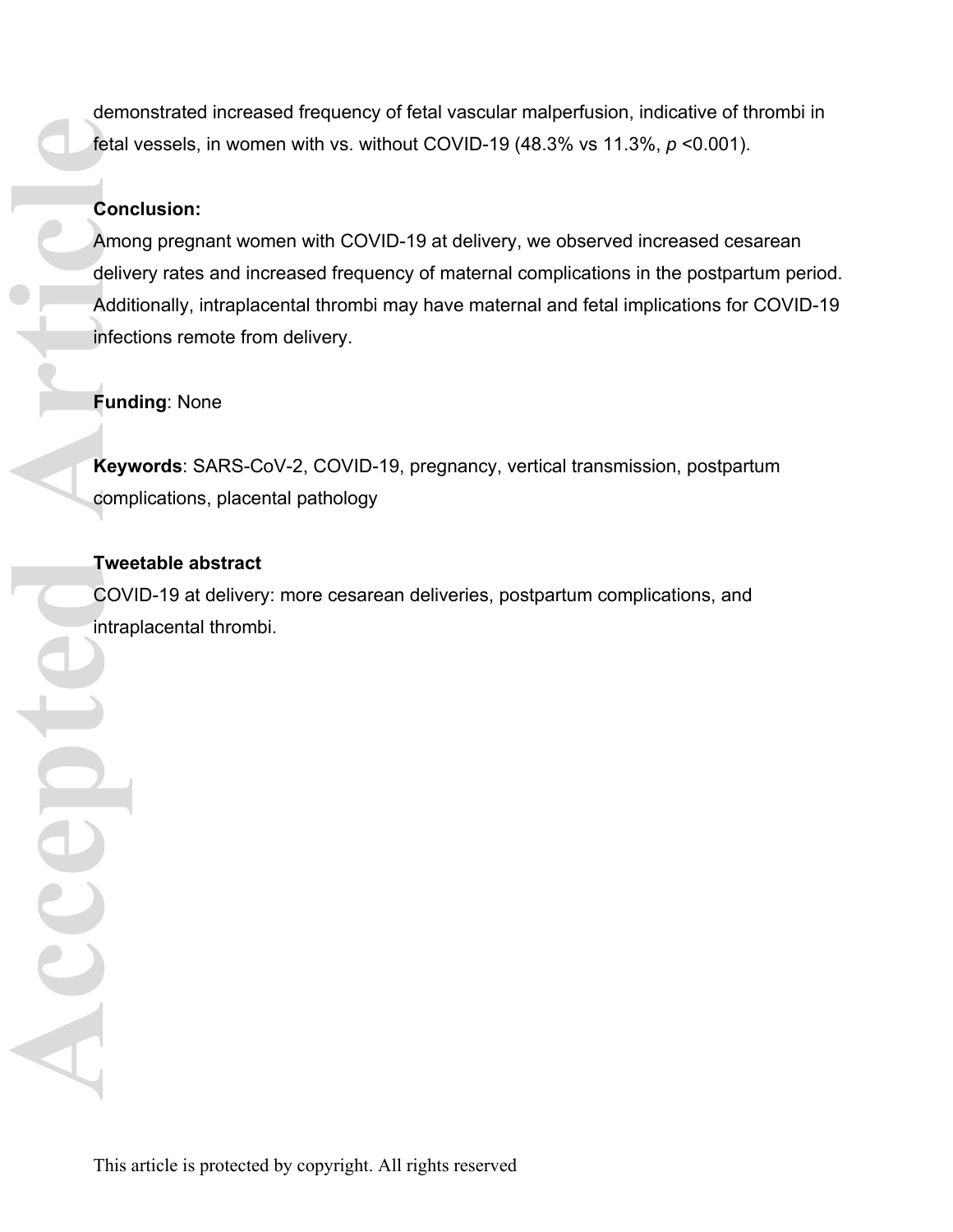#### **Introduction**

On March 1, 2020, New York City reported its first case of coronavirus disease 19 (COVID-19), the respiratory illness caused by severe acute respiratory syndrome coronavirus-2 (SARS-CoV-2). Three weeks later, the cases in New York City had risen to 9,045 cases<sup>1</sup>. While medical units rapidly adapted to care for patients with COVID-19, obstetric units continued to provide care to their typical volume of patients. In addition, obstetric units planned for the implications of maternal COVID-19 infection on maternal and newborn care<sup>2</sup> . In response to the exponential increase in COVID-19 cases in New York City, and the realization that COVID-19 symptoms overlapped with normal pregnancy symptoms, our hospital system recommended universal testing of all pregnant women admitted to Labor & Delivery.

Data on the impact of COVID-19 on pregnancy outcomes are emerging. A case series of 118 pregnant women from Wuhan, China, with suspected or confirmed COVID-19, demonstrated that 8% of women had severe disease.<sup>3</sup> Within the 118 women, 68 women delivered, 93% of whom had a cesarean delivery and 21% of whom delivered prematurely. No perinatal transmission events were documented. In a cohort of 161 pregnant women admitted to Labor & Delivery and universally tested for SARS-CoV-2 outside of New York City, the prevalence of SARS-CoV-2 was 20%.<sup>4</sup> A recent series of 64 severe or critically ill pregnant women from the United States demonstrated high rates of cesarean delivery and prematurity, as well as described the typical clinical course in these women.<sup>5</sup> Finally, a large cohort from the United Kingdom Obstetric Surveillance System (UKOSS) demonstrated greater morbidity due to COVID-19 among pregnant women with medical comorbidities and women of black or other ethnic minorities. In addition, there was an increased rate of prematurity and cesarean delivery, as well as critical illness, compared to a historical control group<sup>6</sup> . On M<br>
19), i<br>
(SAF<br>
While conti<br>
conti<br>
plann<br>
In recealiz<br>
hosp<br>
Deliv<br>
Data<br>
118 I<br>
dem deliv<br>
No p<br>
admi<br>
City, preg<br>
prem<br>
onto<br>
great<br>
wom<br>
great<br>
wom<br>
great<br>
wom<br>
great<br>
wom<br>
great<br>
wom<br>
great<br>
wom<br>
great<br>
wom<br>
great

We report the results of a prospective cohort study among all pregnant women admitted to Labor & Delivery units at 3 academic and affiliated institutions in New York City, and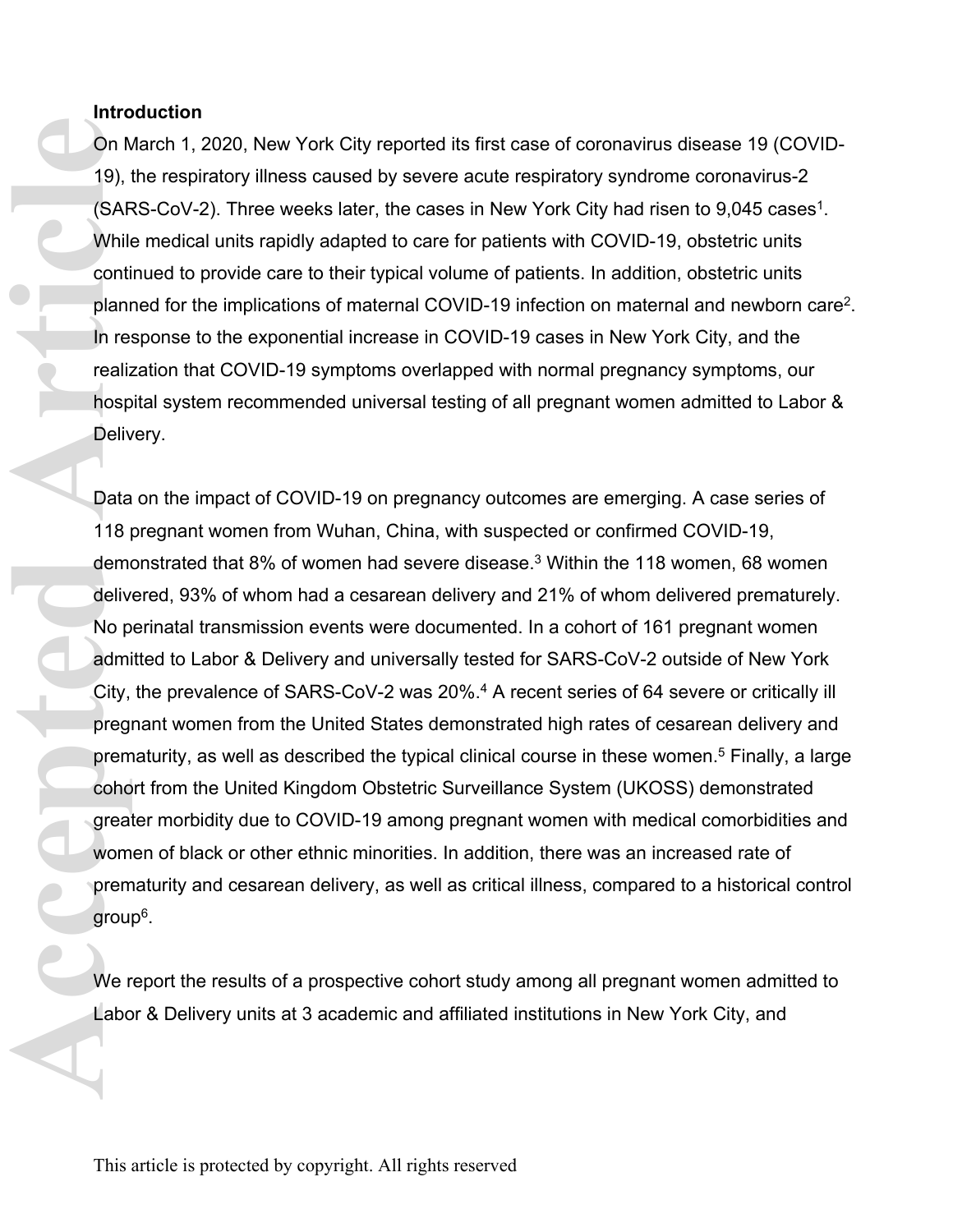universally tested for SARS-CoV-2. We describe the clinical presentation, obstetric and neonatal outcomes, and placental pathology associated with COVID-19 in pregnancy, as compared to women without COVID-19 at the time of delivery.

## **Methods**

We conducted a prospective cohort study of consecutive pregnant women greater than 20 weeks' gestation admitted to Labor and Delivery at 3 institutions in New York City: NewYork Presbyterian-Weill Cornell Medical Center, an academic tertiary care hospital, NewYork Presbyterian-Lower Manhattan Hospital, a community affiliate in Manhattan, and NewYork Presbyterian-Queens, a community teaching affiliate and tertiary care center in Queens, NY. Universal testing for SARS-CoV-2 was recommended on March 22, 2020, and implemented between March 22, 2020 and March 24, 2020 at each of 3 sites, as the capacity for testing was made available. Women underwent a nasopharyngeal (NP) swab for SARS-CoV-2 testing using a reverse transcriptase polymerase chain reaction (RT-PCR) assay on the day of admission to Labor and Delivery. Patients were tested on one of the following SARS-CoV-2 RT-PCR clinical testing platforms depending on availability, in order to ensure the fastest turn-around time: Altona (internally developed, Food and Drug Administration [FDA] emergency use authorization approved assay), Roche Cobas 6800 (FDA approved), and Cepheid Xpert Xpress (FDA approved). Daily hospital admissions logs were reviewed to ensure complete data capture of all delivered women. **Accession Article**<br> **Accession Article**<br> **Accessibility**<br> **Accessibility**<br> **Accessibility**<br> **Accessibility**<br> **Accessibility**<br> **Accessibility**<br> **Accessibility**<br> **Accessibility**<br> **Accessibility**<br> **Accessibility**<br> **Accessibi** 

Upon presentation to Labor and Delivery, women were evaluated for the following symptoms of COVID-19: self-reported fever, cough, sore throat, rhinorrhea, shortness of breath, diarrhea, other gastrointestinal symptoms, or myalgias. Obstetric management was not altered based on symptom status or a positive RT-PCR result, with the exception of the implementation of droplet and contact precautions.

Upon delivery, healthy neonates roomed in with mothers with a positive result for COVID-19, but were placed in an isolette 6 feet away from the mother, and mothers were instructed to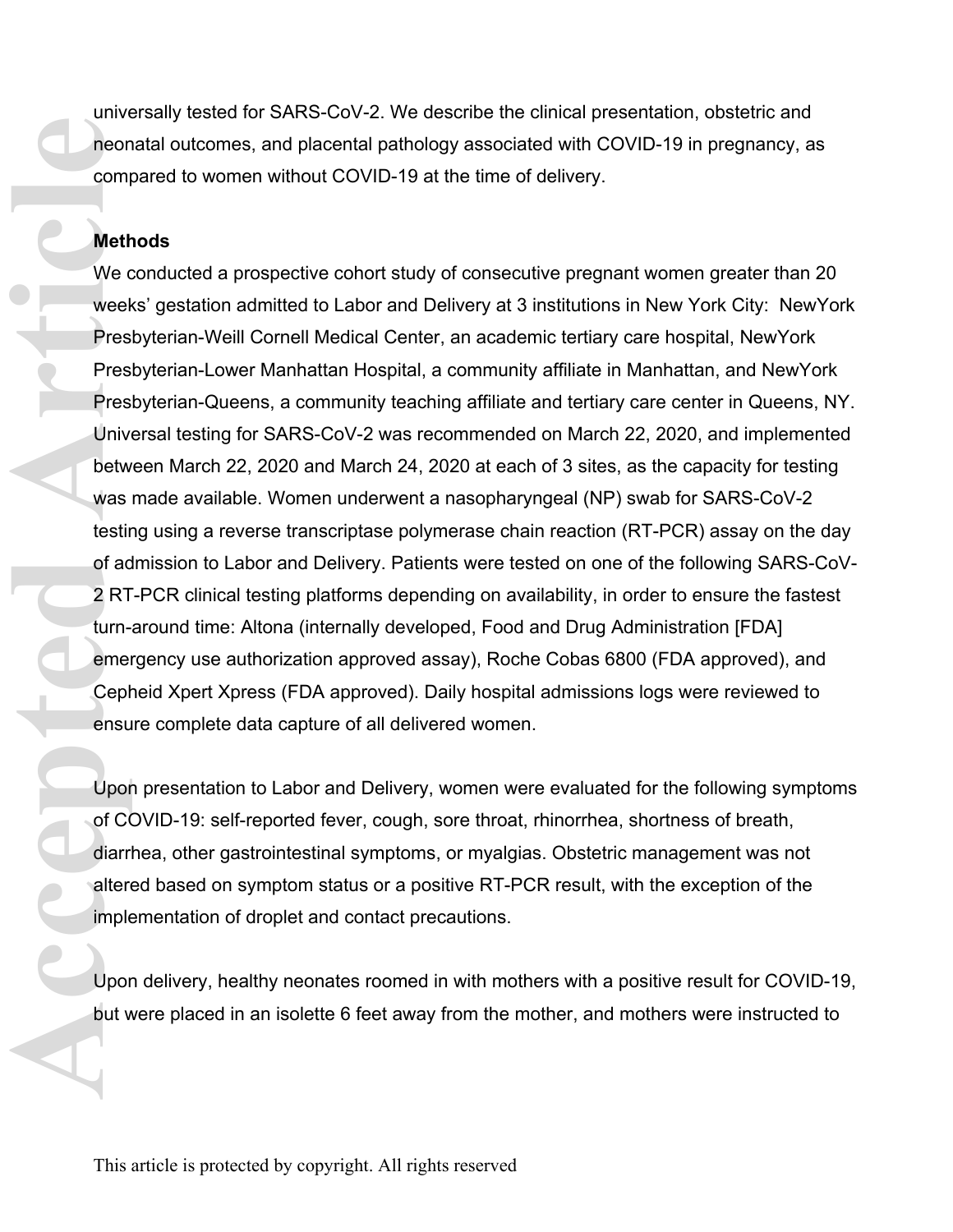wear a mask at all times. Prior to breastfeeding, mothers performed hand hygiene and cleansed the breast. If the mother was unable to care for the neonate due to her clinical status, the infant was isolated in the newborn nursery. Neonates requiring a higher level of care were admitted to the neonatal intensive care unit as clinically indicated.

All infants of mothers with positive RT-PCR results for COVID-19 underwent a NP swab for SARS-CoV-2, initially on day of life zero. On April 1, 2020, a change in the clinical protocol was made to distinguish maternal contamination from established infection, and neonatal NP swabs were collected at 24 hours of life.

In light of the COVID-19 pandemic, all institutions in our hospital system offered early discharge for women and neonates with clinical stability, at 24 hours after vaginal delivery (typical length of stay 48 hours prior to COVID-19 pandemic) and 48 hours after cesarean delivery (typical length of stay 72 hours prior to COVID-19 pandemic). COVID-19 infection did not preclude early discharge if clinical stability was met.

For each woman, demographic (age, race, ethnicity, insurance status), clinical, obstetric, laboratory, and imaging data were abstracted from the electronic medical record at each institution and recorded in REDCap. Additional data was abstracted regarding the need for respiratory support, intensive care unit (ICU) care, and adjunctive therapies administered for COVID-19. For each neonate, clinical and laboratory data were abstracted, including results of SARS-CoV-2 testing as indicated. All maternal readmissions that occurred through April 27, 2020 were captured; follow-up is ongoing. **Clear**<br>
statu care<br> **All in SAR**<br>
swat<br>
swat<br>
In lig discription<br>
(typic deliv deliv deliv deliv deliv deliv deliv deliv deliv deliv deliv deliv deliv deliv deliv deliv deliv deliv deliv deliv deliv deliv deliv deliv deli

At one clinical site (Weill Cornell Medical Center), placental pathology was interpreted using standardized placental examination for all women with COVID-19. Data on placental pathology for asymptomatic women without COVID-19 who had another clinical indication for placental pathology was also performed per institutional protocol. Gross examination and sectioning of placentas was performed using standard procedures. Placentas were fixed in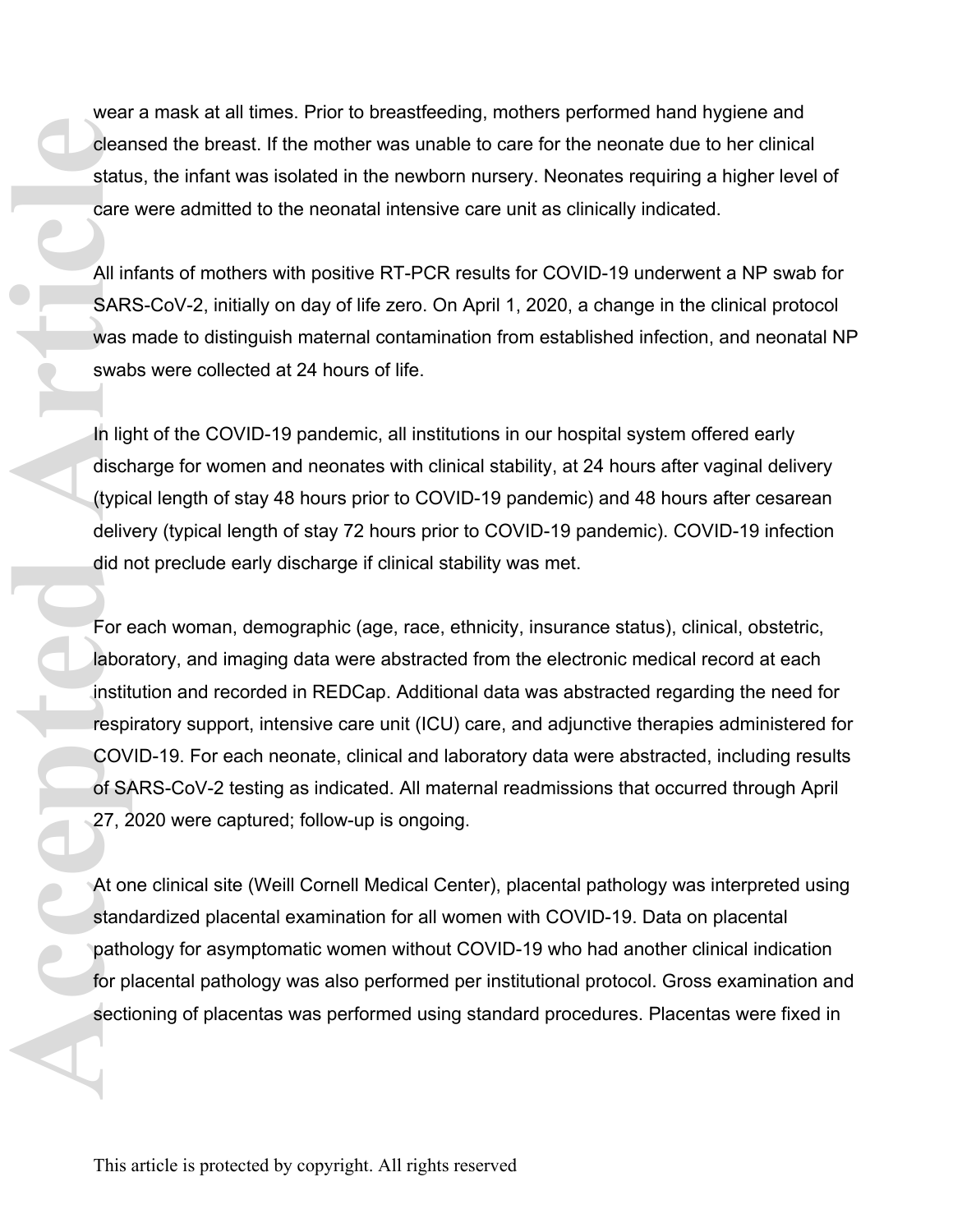10% formalin, processed and then embedded into paraffin blocks. Routine hematoxylin and eosin staining was performed, and all placentas from women with a positive RT-PCR result for SARS-CoV-2 were examined histologically by one perinatal pathologist (RNB). Lesions were diagnosed based on Amsterdam criteria<sup>7</sup> and scored whether the following categories of histologic lesions were present or absent: fetal vascular malperfusion, maternal vascular malperfusion, chorioamnionitis, chronic villitis, meconium staining, and umbilical cord abnormalities. This placental work is an extension of that previously reported, and 20 of the 29 placentas have been previously published as a series; in the current study we provide summative histologic findings in 29 placentas and compare these to placentas in SARS-CoV-2 negative women, in addition to reporting the placental pathology in the context of the full clinical presentation and outcome<sup>8</sup>. **Article**<br> **Article**<br> **Article**<br> **Article**<br> **Article**<br> **Article**<br> **Article**<br> **Article**<br> **Article**<br> **Article**<br> **Article**<br> **Article**<br> **Article**<br> **Article**<br> **Article**<br> **Article**<br> **Article**<br> **Article**<br> **Article**<br> **Article**<br> **A** 

This study describes the findings from the first 28 days of universal testing for SARS-CoV-2 at each site. No sample size calculation was performed for this study. We calculated the prevalence of COVID-19 in pregnant women, stratified by symptom status, and report the maternal, obstetric, and neonatal outcomes associated with COVID-19 at the time of delivery. We also present the results of the pathologic examinations of 28 placentas of mothers with COVID-19 at one site, compared to a selection of placentas of women at that site without a positive result for SARS-CoV-2. These outcomes were developed by the study investigators, and no patients were involved in the study design or selection of outcomes. A core outcome set was not used for this study.

We used parametric and nonparametric descriptive statistics to examine these differences by group (symptomatic SARS-CoV-2, asymptomatic SARS-CoV-2, SARS-CoV-2 negative), using a *t-test* to compare means, a Wilcoxon rank-sum test to compare medians, and a chisquare test to compare categorical variables, with a Fisher's exact test for any variable with a cell  $\leq$ =5.

All data were analyzed using StataSE 14 (College Station, TX).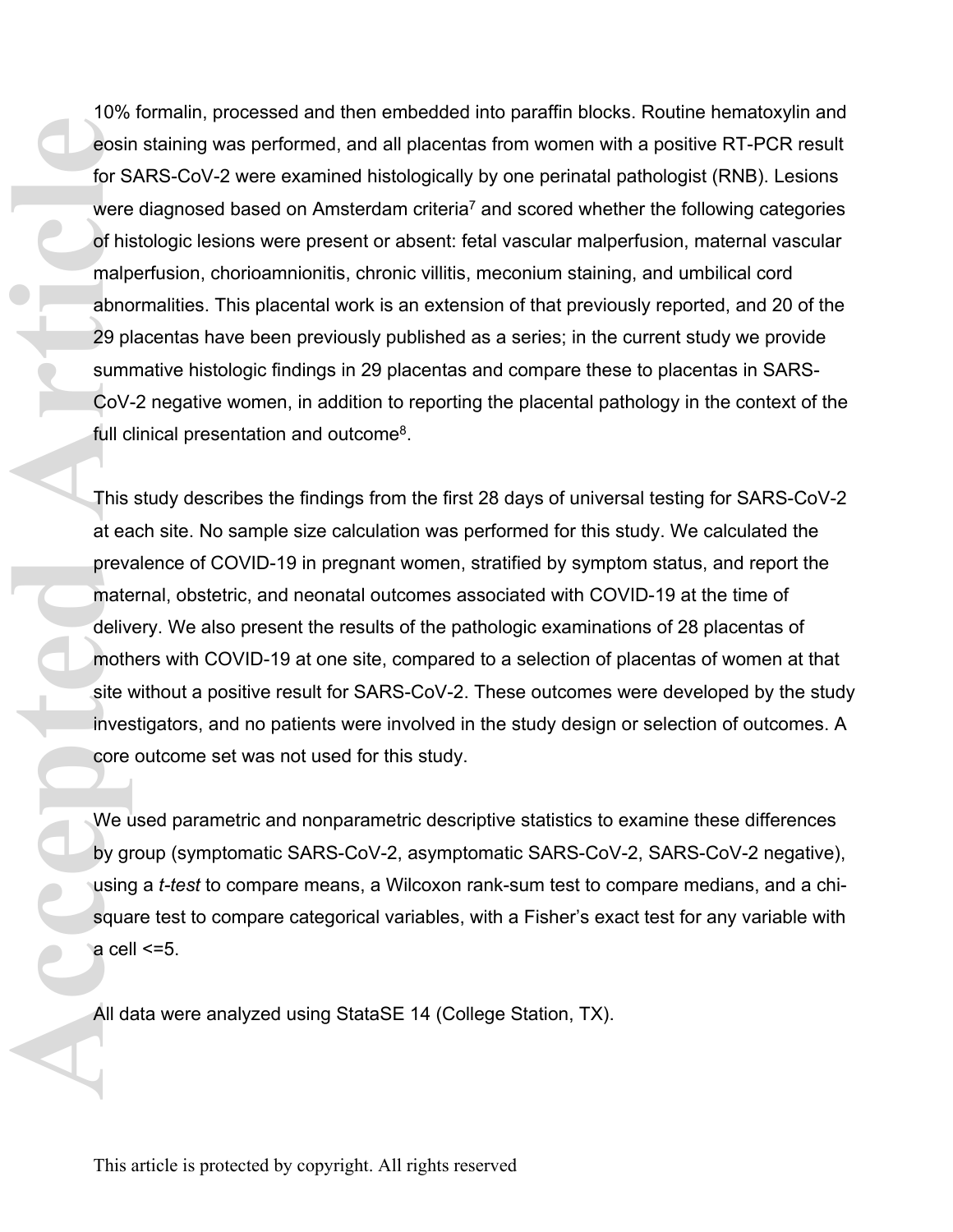This study was approved by the institutional review board at Weill Cornell Medicine, protocol 20-03021682, on March 31, 2020. This study was not funded.

## **Results**

Prevalence and clinical characteristics of COVID-19

Within the first 28 days of universal testing, 675 pregnant women were admitted for delivery, of whom 70 (10.4%) were positive by RT-PCR for COVID-19. Of all pregnant women with COVID-19, 55 (78.6%) were asymptomatic on presentation.

When the cohort was stratified by symptomatic COVID-19, asymptomatic COVID-19, and absence of COVID-19, we observed differences in demographics (age, race, ethnicity, and insurance status) and comorbidities (chronic hypertension, pregestational diabetes, and obesity) (Table 1).

#### Clinical presentation and maternal outcomes

Vital signs and admission laboratory studies among all women with COVID-19 at the time of delivery were normal on presentation (Table 2). Among the 15 pregnant women with symptomatic COVID-19, cough was the most common presenting symptom, occurring in 7 (46.7%) women. These women had few additional symptoms on admission, yet 5 (33.3%) developed additional symptoms intrapartum, the most common being fever. This 20-0:<br> **Accepted Article**<br>
Prev Withi<br>
of whe abse<br>
insur obes<br>
Linite<br>
Olinite<br>
Unite<br>
Amo<br>
symptom<br>
Symptom<br>
Symptom<br>
Symptom<br>
Symptom<br>
Symptom<br>
Symptom<br>
Symptom<br>
Symptom<br>
Symptom<br>
Symptom<br>
Symptom<br>
Symptom<br>
Symptom

Among the 55 pregnant women with asymptomatic COVID-19, 13 women (23.6%) reported symptoms that had resolved prior to presentation, and 7 women (12.7%) developed symptoms after admission, the most common also being intrapartum fever.

Only three women in the cohort developed hypoxia during the delivery admission. One woman admitted with symptomatic COVID-19 at 37 weeks' gestation was transferred to the intensive care unit (ICU) for hypoxia in the setting of multifocal pneumonia and pulmonary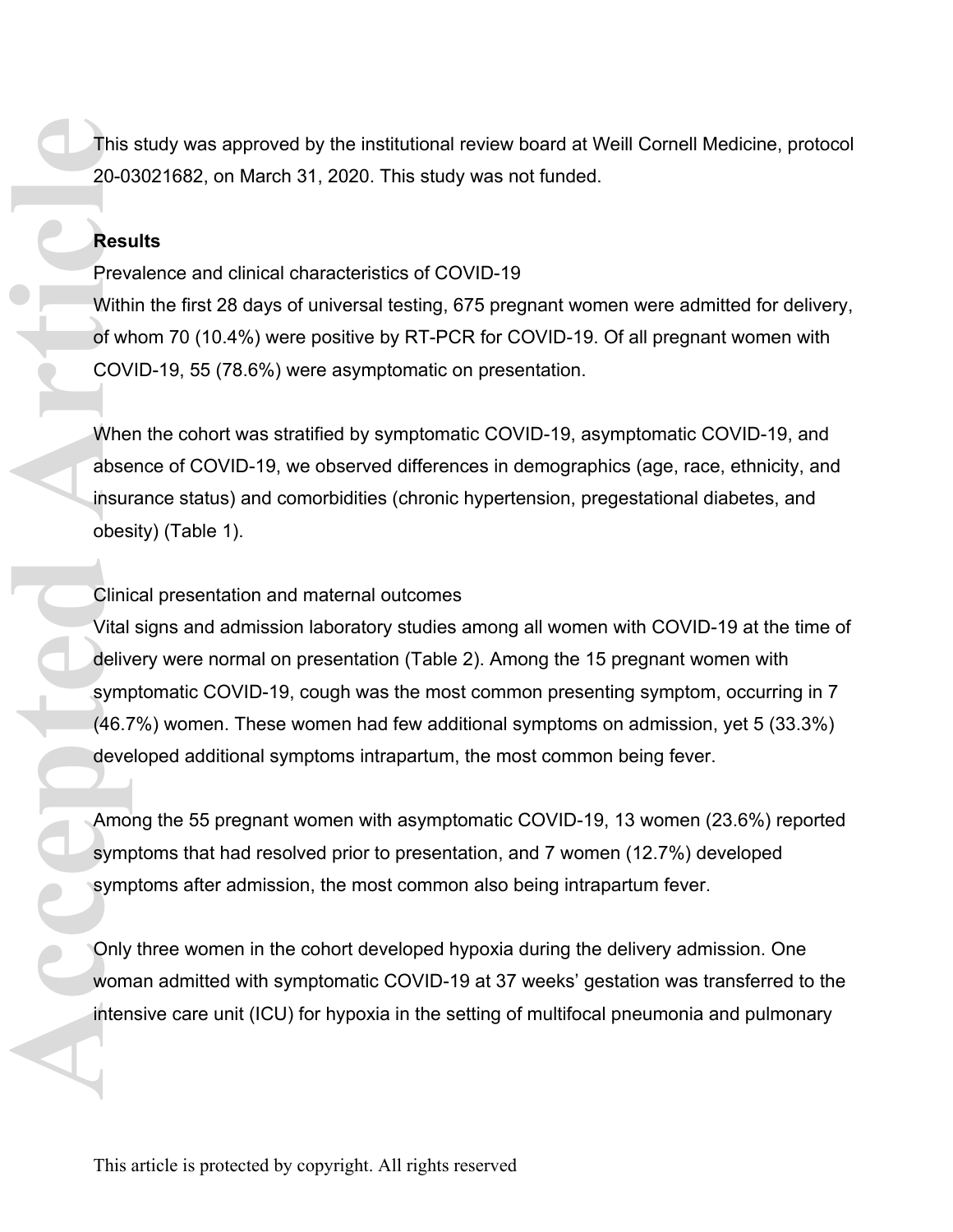edema. She was treated with hydroxychloroquine and antibiotics and had an uncomplicated spontaneous vaginal delivery of a healthy neonate on hospital day 3. Hypoxia resolved on postpartum day 3.

Two other women with COVID-19 developed hypoxia in the postpartum period. One symptomatic woman who underwent a cesarean delivery developed multifocal pneumonia and required oxygen support for 7 days postpartum while inpatient. Another woman with asymptomatic COVID-19 and preeclampsia with severe features developed dyspnea and pulmonary edema on the day of her cesarean delivery. She then developed fever on postoperative day 2, for which IV antibiotic and hydroxychloroquine therapy were administered, and hypoxia on post-operative day 3 requiring oxygen supplementation until post-operative day 5. **Access True Contract Contract Contract Contract Contract Contract Contract Contract Contract Contract Contract Contract Contract Contract Contract Contract Contract Contract Contract Contract Contract Contract Contract Co** 

No woman required mechanical ventilation during the delivery hospitalization; there were no maternal deaths during the study period.

#### Obstetric outcomes

The median gestational age at admission was 39 weeks' gestation across all women from the three groups. A livebirth occurred among 15 (100%) women with symptomatic COVID-19, 54 (98.2%) women with asymptomatic COVID-19, and 599 (99.0%) women without COVID-19 (p=0.54) (Table 2). There was one fetal demise at 37 weeks' gestation in a woman with asymptomatic COVID-19 and poorly controlled type 2 diabetes. Placental pathology was normal, and the autopsy is pending. Of the 6 stillbirths among women without COVID-19, all occurred between 20 and 25 weeks' gestation.

There were no differences in the preterm birth rate less than 37 weeks gestation (p=0.16). Mode of delivery was statistically significantly different across the three groups, with cesarean deliveries occurring in 7 (46.7%), 25 (45.5%), and 187 (30.9%) women with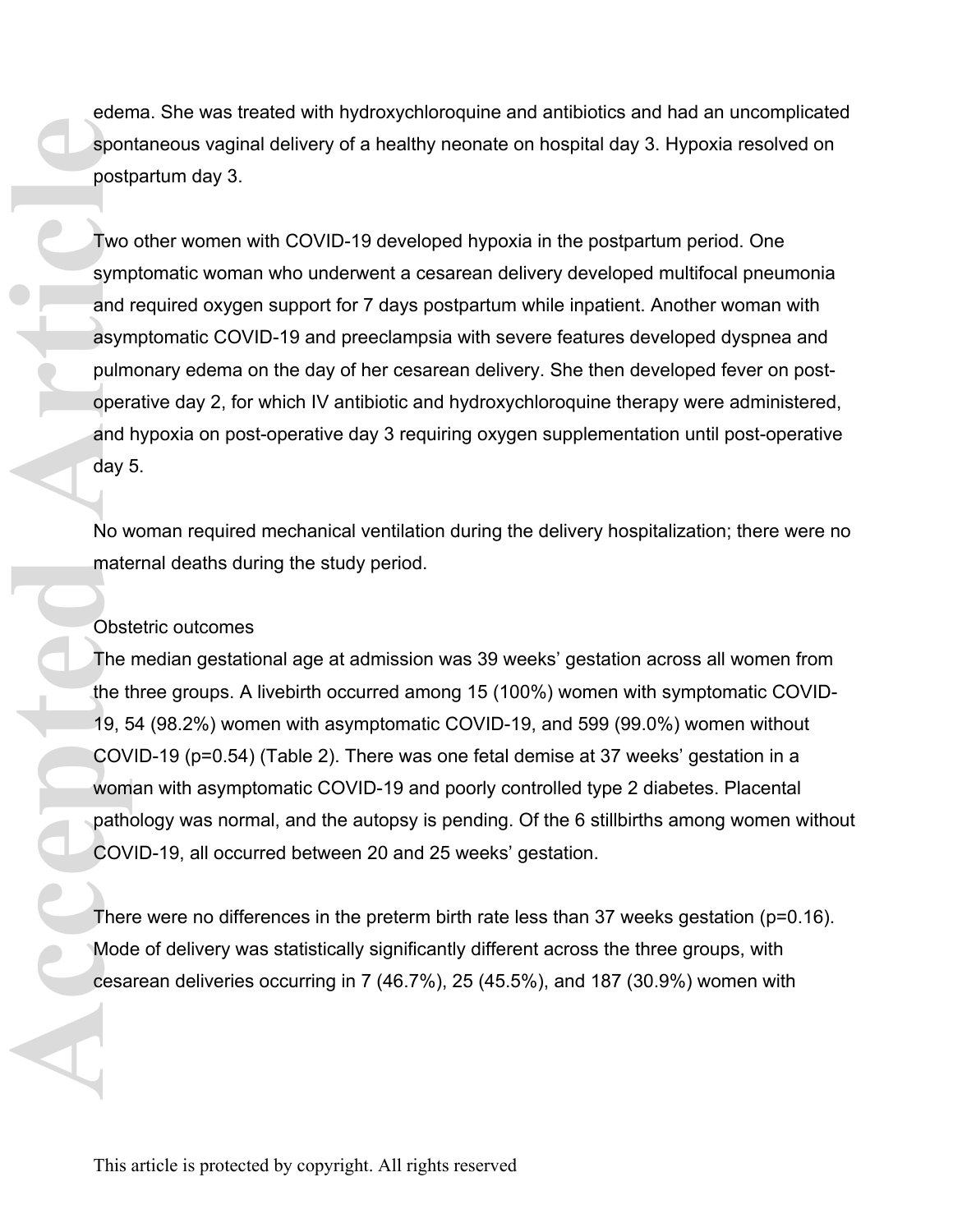symptomatic COVID-19, asymptomatic COVID-19, and no COVID-19, respectively (p=0.044). There were no differences in the indication for cesarean delivery (p=0.83).

Although the frequency of intrapartum fever was not different across groups, rates of postpartum fevers differed, occurring in 5 (33.3%) of symptomatic women with COVID-19, 3 (5.5%) of asymptomatic women with COVID-19, and 17 (2.8%) of women without COVID-19.

The distribution of postpartum readmissions was also different by group, occurring in 1 (6.7%) woman with symptomatic COVID-19, 2 (3.6%) women asymptomatic COVID-19, and 9 (1.5%) women without COVID-19 (p=0.019). The three women with COVID-19 were readmitted within 7 days of discharge due to hypoxia and tachypnea, two of whom were asymptomatic upon delivery admission. All three women had chest imaging demonstrating multifocal pneumonia and required oxygen supplementation by nasal cannula. Two women received hydroxychloroquine therapy, one woman also received broad-spectrum antibiotics, and two women were discharged home on oxygen supplementation. The range of postpartum readmission lengths of stay was 3.4-4.1 days. (p=0<br>
Althc<br>
post<br>
(5.5°)<br>
19.<br>
The (6.7°)<br>
9 (1.<br>
read asym multi recei<br>
and 1<br>
post<br>
Over<br>
desc<br>
new<br>
Neor<br>
A tot<br>
of Lead in the Sec<br>
new<br>
Neor<br>
A tot<br>
of Lead in the Sec<br>
new<br>
Neor<br>
A tot<br>
of Lead in the Sec<br>
new<br>
A to

Overall, 9 (12.9%) women with COVID-19 infections had postpartum complications as described above – postpartum fever, postpartum hypoxia, or postpartum readmission for new onset hypoxia, as against 27 (4.5%) of women without COVID-19 infections (p<0.001).

Neonatal outcomes

A total of 73 infants were born to 70 mothers with SARS-CoV-2 infection, and 71 infants had a nasopharyngeal swab for SARS-CoV-2 performed (Table 3). No infants had a positive RT-PCR result for SARS-CoV-2 within 24 hours of birth.

There were no differences in birthweight, Apgar scores, or location of neonatal admission across all three groups of pregnant women. Although there were no neonatal readmissions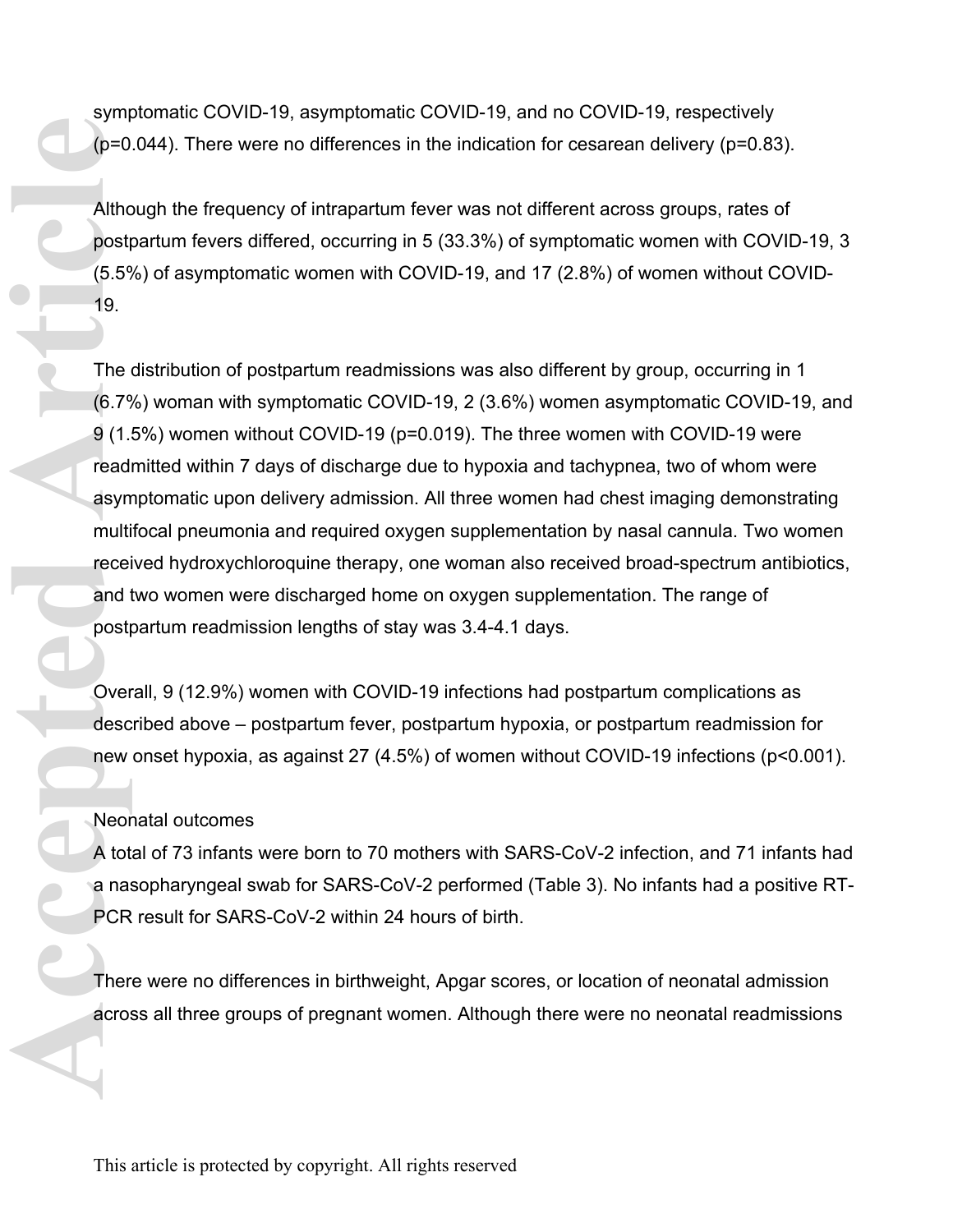during the study period, due to the COVID-19 pandemic, all neonatal readmissions at this hospital system were diverted to another hospital not included in this study.

### Placental pathology

Placental pathology was performed for 28/30 (93.3%) women with COVID-19 and 99/305 (32.5%) women without COVID-19 at one site (Table 4). Evidence of fetal vascular malperfusion was noted among 14/29 (48.3%) placentas of women with COVID-19, versus 12/106 (11.3%) placentas among women without COVID-19 (p<0.001). These placentas were noted to have thrombi in the fetal vessels. Meconium staining was also more frequent among women with COVID-19, occurring in 18/29 (62.1%) versus 33/106 (31.1%) of placentas of women without COVID-19 (p=0.004). There were no differences in the frequency of histologic chorioamnionitis by group (p=0.92) or chronic villitis by group  $(p=0.36)$ . **Place**<br> **Place**<br> **Place**<br> **Place**<br> **Place**<br> **COV**<br> **Place**<br> **Place**<br> **Place**<br> **Place**<br> **Place**<br> **Place**<br> **Place**<br> **Place**<br> **Place**<br> **Place**<br> **Place**<br> **Place**<br> **Place**<br> **Place**<br> **Place**<br> **Place**<br> **Place**<br> **Place**<br> **Place**<br>

#### **Discussion**

#### Main Findings

In this cohort of 675 pregnant women presenting for delivery and universally tested for SARS-CoV-2, 10.4% of women were positive. Although the clinical presentation of COVID-19 was asymptomatic in the majority of cases, new symptomatology or clinical worsening occurred within the first 7 days postpartum among 13% of women with COVID-19. There were no maternal deaths, and one woman was admitted to the ICU. Cesarean delivery was more common among women with COVID-19. No cases of neonatal transmission of SARS-CoV-2 were detected among 71 infants tested. Placental pathology demonstrated evidence of thrombosis in the fetal circulation of the placenta among 48% of women with COVID-19.

## Strengths and Limitations

Our study has several strengths. First, this is a large prospective cohort study across 3 institutions in New York City, serving a diverse patient population, detailing the outcomes of pregnant women with COVID-19 infection alongside a contemporary cohort of uninfected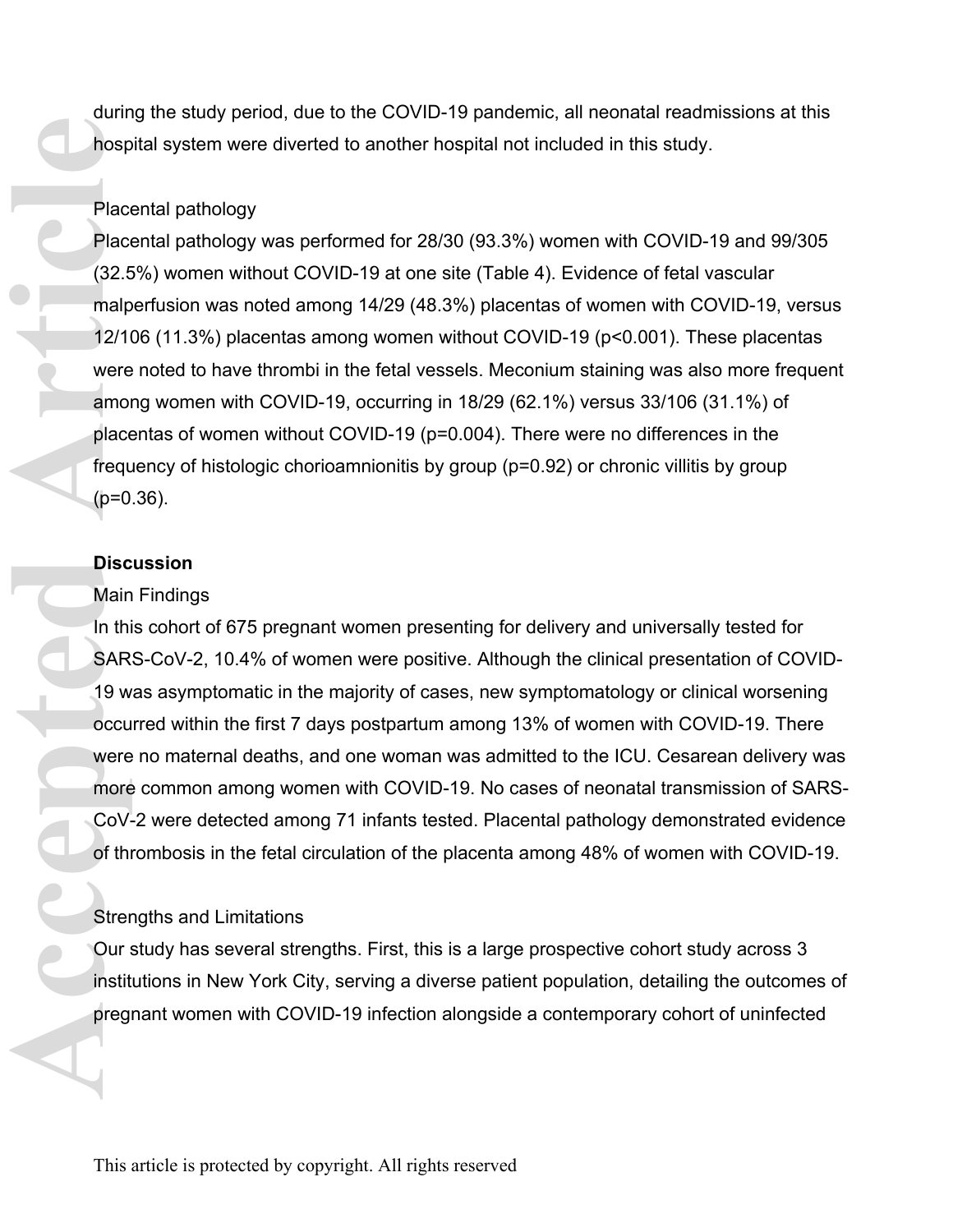women. Second, we had complete data capture of obstetric and neonatal outcomes from women admitted during this time period, minimizing selection bias. Third, we were able to capture placental pathologic outcomes in a subset of women with COVID-19 at one site.

Our study is subject to limitations. While we report women with COVID-19 infection as being symptomatic or asymptomatic based on self-report at the time of admission, some women were possibly pre-symptomatic, and thus miscategorized. Women may have also withheld reporting their symptoms out of concern about implications of having COVID-19 infection. As the majority of women were asymptomatic on admission, additional laboratory evaluation of women with COVID-19 infection was seldom performed once the RT-PCR result was available. Therefore, we are not able to comment on the laboratory findings associated with symptomatic versus asymptomatic COVID-19 infection in pregnancy. **Acception Consumption**<br> **Acception Consumption**<br> **Acception and Article**<br> **Acception and Symptic Additionary**<br> **Addit negation and Additionary**<br> **Acception Additionary**<br> **Acception Addit negation**<br> **Acception Addit negati** 

Additionally, we did not evaluate contact history among women who were SARS-CoV-2 negative. Therefore, women with negative RT-PCR results and a positive contact history may have been misclassified. Finally, the placental pathologist was not blinded to any clinical diagnosis in either the SARS-CoV-2 positive or SARS-CoV-2 negative cohorts, which may have led to biases in the interpretation of the placental pathology.

#### **Interpretation**

Differences in age and insurance status may reflect characteristics of individuals with less ability to practice physical distancing. The racial and ethnic differences noted are challenging to interpret due to a high rate of missing data. Similarly, although there appear to increased frequencies of chronic hypertension, pregestational diabetes, and obesity among women with COVID-19, consistent with risk factors for COVID-19 in non-pregnant populations as well as data from the UKOSS, conclusions about risk factors are hard to draw due to the small absolute numbers of patients represented<sup>6,9</sup>.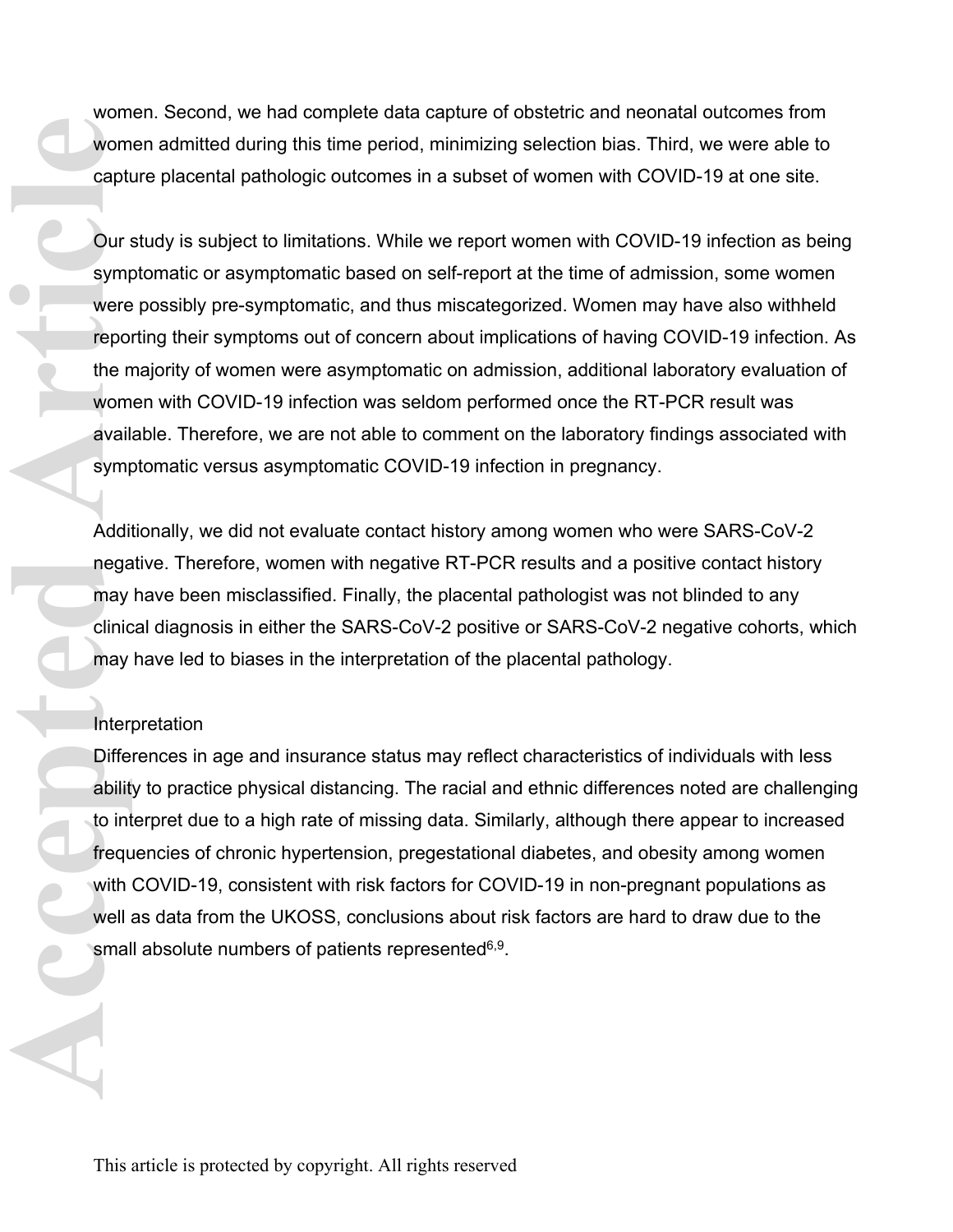We noted an increased cesarean delivery rate among women with COVID-19, despite no differences in the indications for cesarean delivery and no recommended changes in obstetric management due to COVID-19 status. Although the absolute rate of cesarean delivery was high, it remains lower than that seen in the Chinese case series, or in data from the UKOSS 3,6. While the frequency of intrapartum fever was not statistically different by group, it is possible that the presence of intrapartum fever, which was treated as chorioamnionitis, may be associated with an increased risk of cesarean delivery. Additionally, differences in baseline comorbidities may also play a role in the differences in cesarean delivery rates. However, based on the data available, we are not able to know what ultimately led to an increased cesarean delivery rate among women with COVID-19, and this deserves further study. differ<br>
obste<br>
deliv<br>
the L<br>
grou<br>
chori<br>
Addi<br>
cesa<br>
what<br>
and 1<br>
We a COV<br>
Chin<br>
gesta<br>
grou<br>
Althc<br>
labor<br>
wom<br>
mech<br>
imme<br>
respi<br>
respi<br>
respi<br>
respi<br>
respi<br>
respi<br>
respi<br>
respi<br>
respi<br>
respi<br>
respi<br>
respi<br>
respi<br>
resp

We also observed no differences in the preterm birth rate between women with and without COVID-19. This is a notable difference from the initial high rate reported out of Wuhan, China<sup>3</sup>. Our findings also differ from data from the UKOSS, where preterm birth  $>$  32 weeks gestation appeared more common among women with COVID-19 than a historical control group of women without COVID-19<sup>6</sup> .

Although our experience demonstrates generally favorable outcomes for women during labor and for their neonates, we observed that the postpartum period is a vulnerable time for women with COVID-19 at the time of delivery, as noted by in the Chinese series<sup>3</sup>. Several mechanisms may coincide to lead to this observation. First, the normal physiology of the immediate postpartum period may predispose women to develop or have worsening in respiratory symptoms, given the autotransfusion at the time of delivery, increased vascular resistance with placental delivery, and intravascular fluid shifting that occurs within days of delivery. This physiologic response may intersect in a deleterious manner with the reported cytokine elaboration associated with COVID-19 infection, and further study on these mechanisms is necessary<sup>10,11</sup>.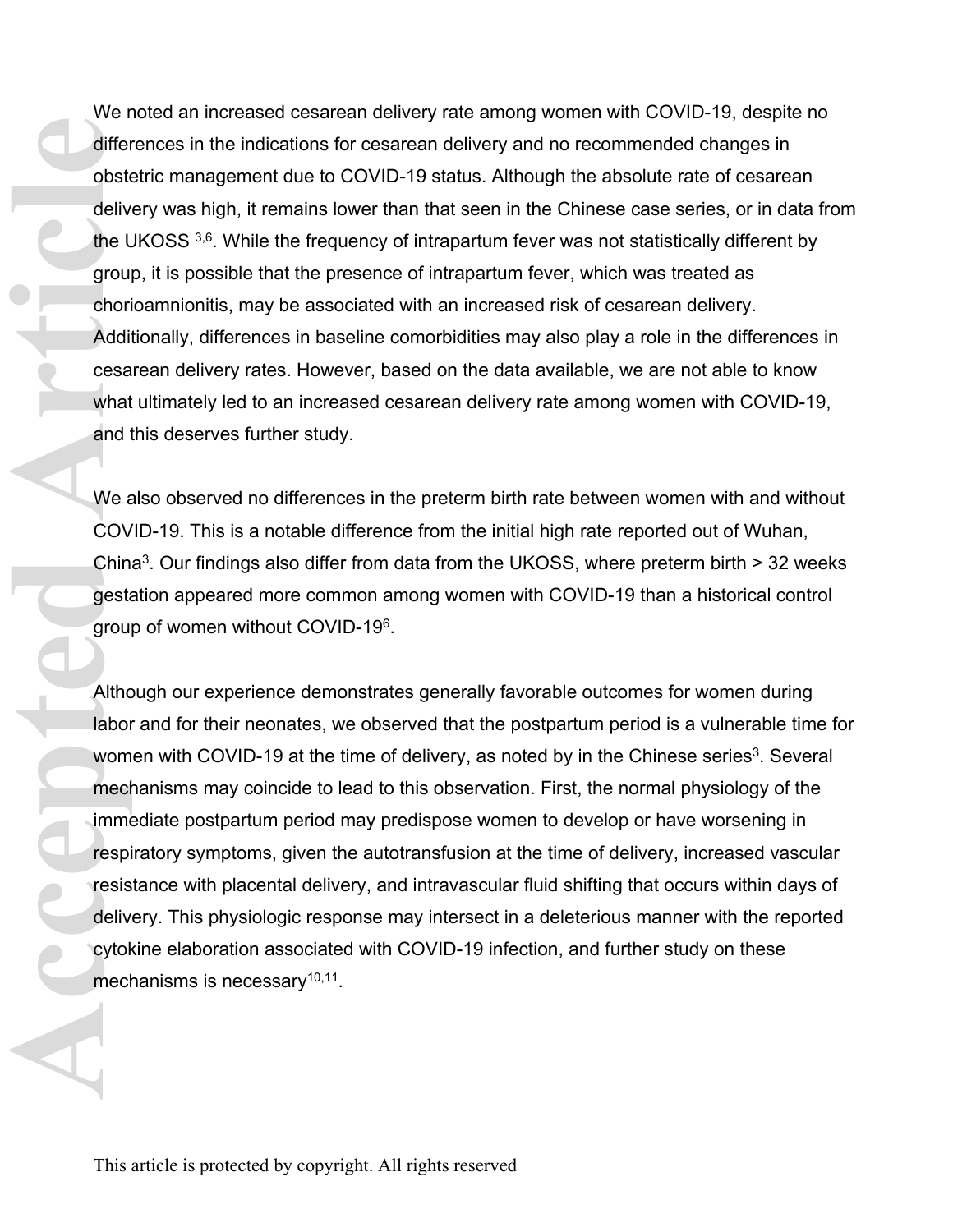We also observed an increase in the frequency of postpartum fevers, and a trend toward increased intrapartum fevers, among women with symptomatic COVID-19 infections. Although women with peripartum fever are commonly presumed to have intrauterine infections, such fevers have previously been demonstrated to be attributable to a cytokine response<sup>12,13</sup>. Thus, the incidence of fevers may be non-infectious and herald the onset of other clinical symptoms of COVID-19.

Given our findings, postpartum women with COVID-19 infection may benefit from close outpatient monitoring via home pulse oximetry monitoring and frequent telehealth visits. Elucidating risk factors for postpartum readmission among this population is also important.

We also observed an increased frequency of fetal vascular malperfusion, a placental lesion characterized by thrombosis in fetal vessels and avascular villi, as well as an increased frequency of meconium-stained placentas. Fetal vascular malperfusion is associated with fetal demise, fetal growth restriction, oligohydramnios, and neonatal encephalopathy.<sup>14</sup> Although neonatal outcomes were overwhelmingly reassuring, we note that the vast majority of neonates were likely born in close temporal relationship to the acute COVID-19 infection, given the timing of this study with relation to the pandemic in New York City. The implications of these findings on neonatal outcomes that occur earlier in the pregnancy are unclear. Consideration for antenatal testing and serial growth ultrasounds may be warranted given these findings. Free Altho<br>
Incre<br>
Altho<br>
Infect<br>
other<br>
Give<br>
Other<br>
Eluci<br>
We a chara<br>
frequ<br>
free fetal<br>
Altho<br>
of ne giver<br>
impli<br>
uncle<br>
giver<br>
Give<br>
free impli<br>
uncle<br>
giver<br>
Give<br>
free Single Single<br>
Single Single<br>
Single Single<br>
G

Given the observations of thromboses in the placenta, the known increased risks of venous thromboembolic disease (VTE) in the postpartum period, the demonstrated coagulopathy associated with severe COVID-19 infections<sup>15,16</sup>, women with COVID-19 infections, even if asymptomatic, may be at increased risks for VTE events, and prophylactic anticoagulation postpartum may also be warranted, consistent with other recommendations.17,18

#### **Conclusion**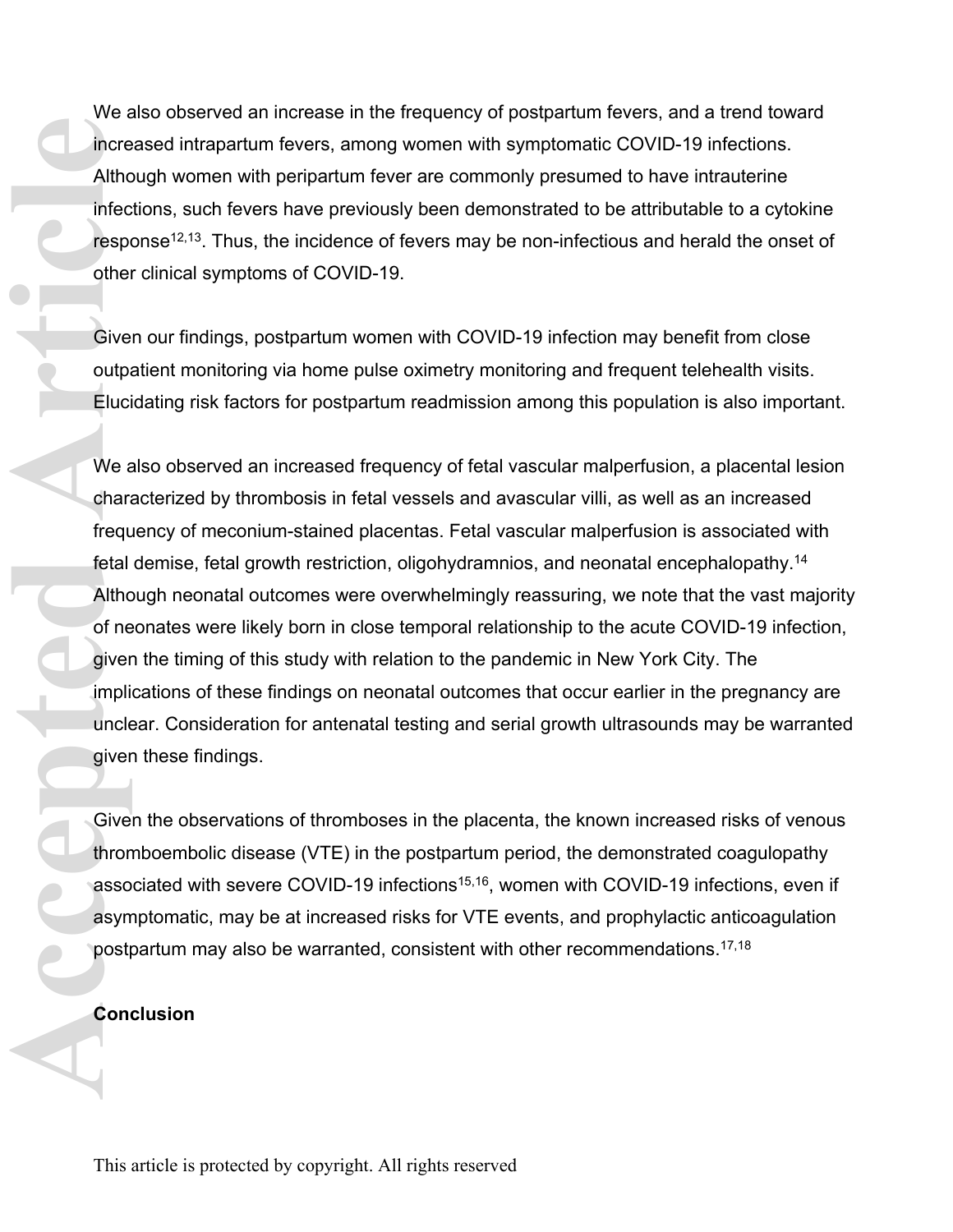In our prospective cohort study of universal testing for SARS-CoV-2 at the time of delivery admission in New York City, maternal outcomes with COVID-19 infection peri-delivery were reassuring. However, the postpartum period may pose an increased risk for women with COVID-19 infection, and additional observation is warranted. Neonatal outcomes were reassuring, with no events of vertical transmission observed. In light of the placental pathologic findings, the implications on obstetric and neonatal outcomes when acute COVID-19 infection occurs remote from delivery are not known. **Accepted Article**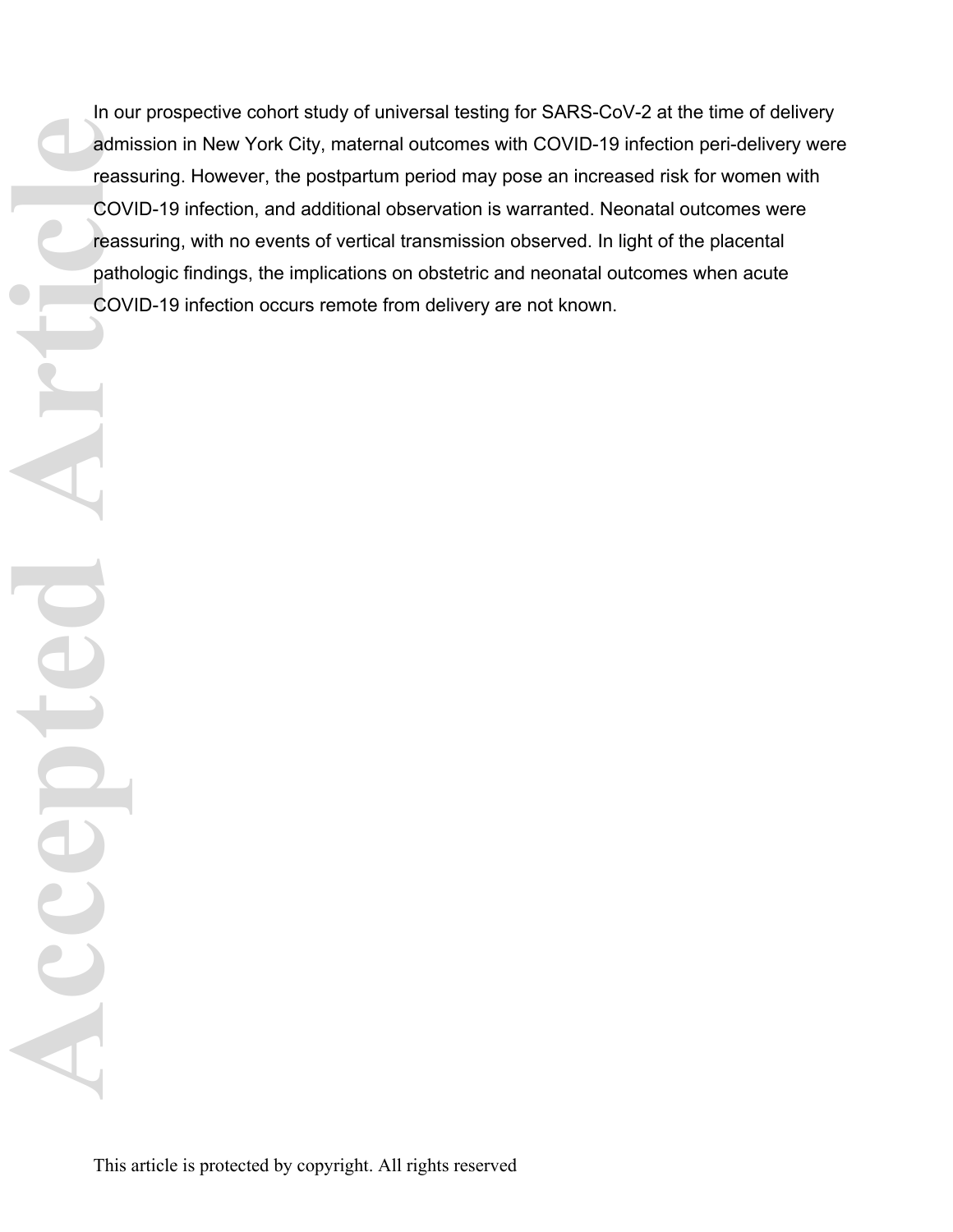## **Acknowledgements**

None

## **Disclosures**

LER reports personal fees from UpToDate and GlaxoSmithKline, outside of the submitted work.

ZZ reports non-financial support and other (seed instrument) from ET Healthcare. All other authors report no conflicts of interest related to this manuscript. Completed disclosure of interest forms are available to view online as supporting information.

## **Author Roles**

MP: study design, data analysis and interpretation, manuscript writing KC: data abstraction, manuscript writing KCM: data abstraction, manuscript writing RLF: data abstraction, manuscript writing SMG: data abstraction, manuscript writing JMK: data acquisition and interpretation, critical manuscript revision YJY: study design, data acquisition and interpretation, manuscript writing ZZ: data acquisition and interpretation, critical manuscript revision RNB: study design, data interpretation, manuscript writing JID: study design, critical manuscript revision ASR: study design, critical manuscript revision DWS: study design, critical manuscript revision JRS: study design, critical manuscript revision HKS: study design, critical manuscript revision RBK: study design, critical manuscript revision CMO: study design, critical manuscript revision LER: study design, data interpretation, manuscript writing **Accepted Article**<br> **Accepted Article**<br> **Accepted Article**<br> **Accepted Article**<br> **Accepted Article**<br> **Accepted Article**<br> **Accepted Article**<br> **Accepted Article**<br> **Accepted Article**<br> **Accepted Article**<br> **Accepted Article**<br> **A**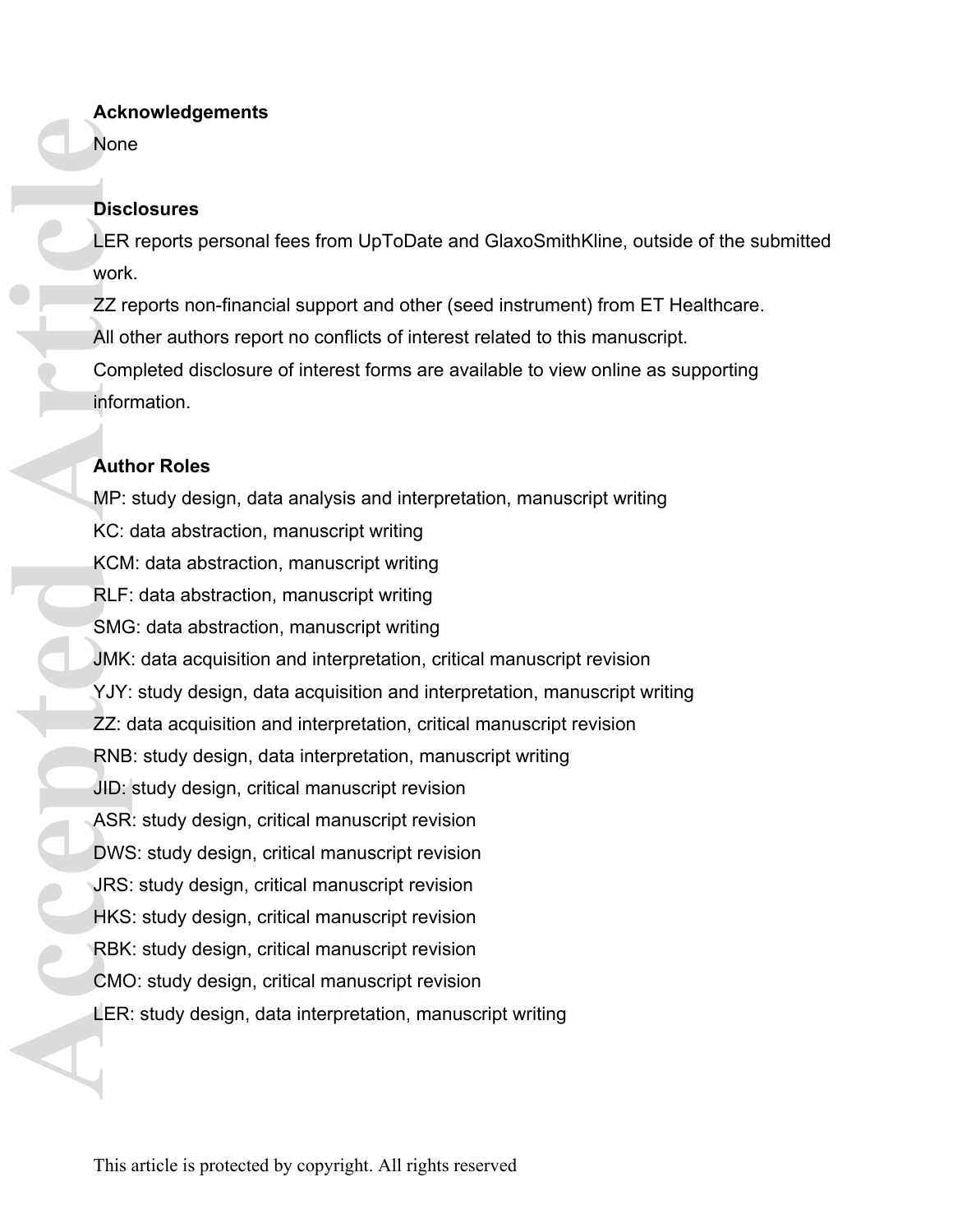All authors agree with the final version, and agree to be accountable to the integrity of the data published.

# **Funding**

This study did not have any funding.

# **Ethics approval**

This study was approved by the institutional review board at Weill Cornell Medicine, protocol 20-03021682, on 3/31/2020.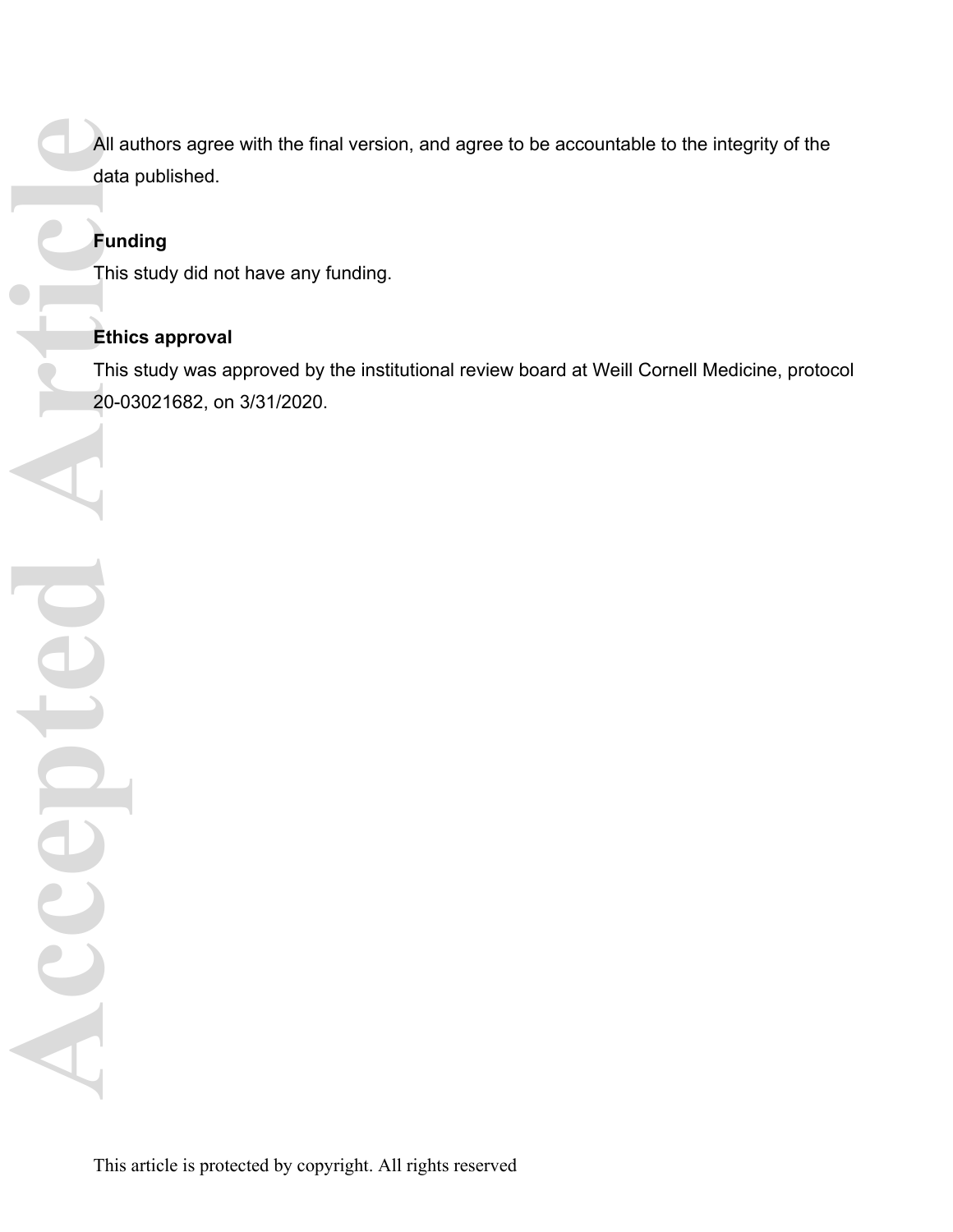## **References**

- 1. Amid Ongoing COVID-19 Pandemic, Governor Cuomo Accepts Recommendation of Army Corps of Engineers for Four Temporary Hospital Sites in New York [Internet]. Governor Andrew M. Cuomo. 2020 [cited 2020 May 3]. Available from: https://www.governor.ny.gov/news/amid-ongoing-covid-19-pandemic-governor-cuomoaccepts-recommendation-army-corps-engineers-four
- 2. Breslin N, Baptiste C, Miller R, Fuchs K, Goffman D, Gyamfi-Bannerman C, et al. COVID-19 in pregnancy: early lessons. American Journal of Obstetrics & Gynecology MFM. 2020 Mar 27;100111.
- 3. Chen L, Li Q, Zheng D, Jiang H, Wei Y, Zou L, et al. Clinical Characteristics of Pregnant Women with Covid-19 in Wuhan, China. N Engl J Med. 2020 Apr 17;
- 4. Vintzileos W, Muscat J, Hoffman Ev, Vo D, John N, Vertichio R, et al. Screening all pregnant women admitted to Labor and Delivery for the virus responsible for COVID-19. Am J Obstet Gynecol.
- 5. Pierce-Williams RAM, Burd J, Felder L, Khoury R, Bernstein PS, Avila K, et al. Clinical course of severe and critical COVID-19 in hospitalized pregnancies: a US cohort study. American Journal of Obstetrics & Gynecology MFM. 2020 May;100134.
- 6. Knight M, Bunch K, Vousden N, Morris E, Simpson N, Gale C, et al. Characteristics and outcomes of pregnant women hospitalised with confirmed SARS-CoV-2 infection in the UK: a national cohort study using the UK Obstetric Surveillance System (UKOSS) [Internet]. Obstetrics and Gynecology; 2020 May [cited 2020 Jun 2]. Available from: http://medrxiv.org/lookup/doi/10.1101/2020.05.08.20089268 **Accepted Article**
	- 7. Khong TY, Mooney EE, Ariel I, Balmus NCM, Boyd TK, Brundler M-A, et al. Sampling and Definitions of Placental Lesions: Amsterdam Placental Workshop Group Consensus Statement. Arch Pathol Lab Med. 2016 Jul;140(7):698–713.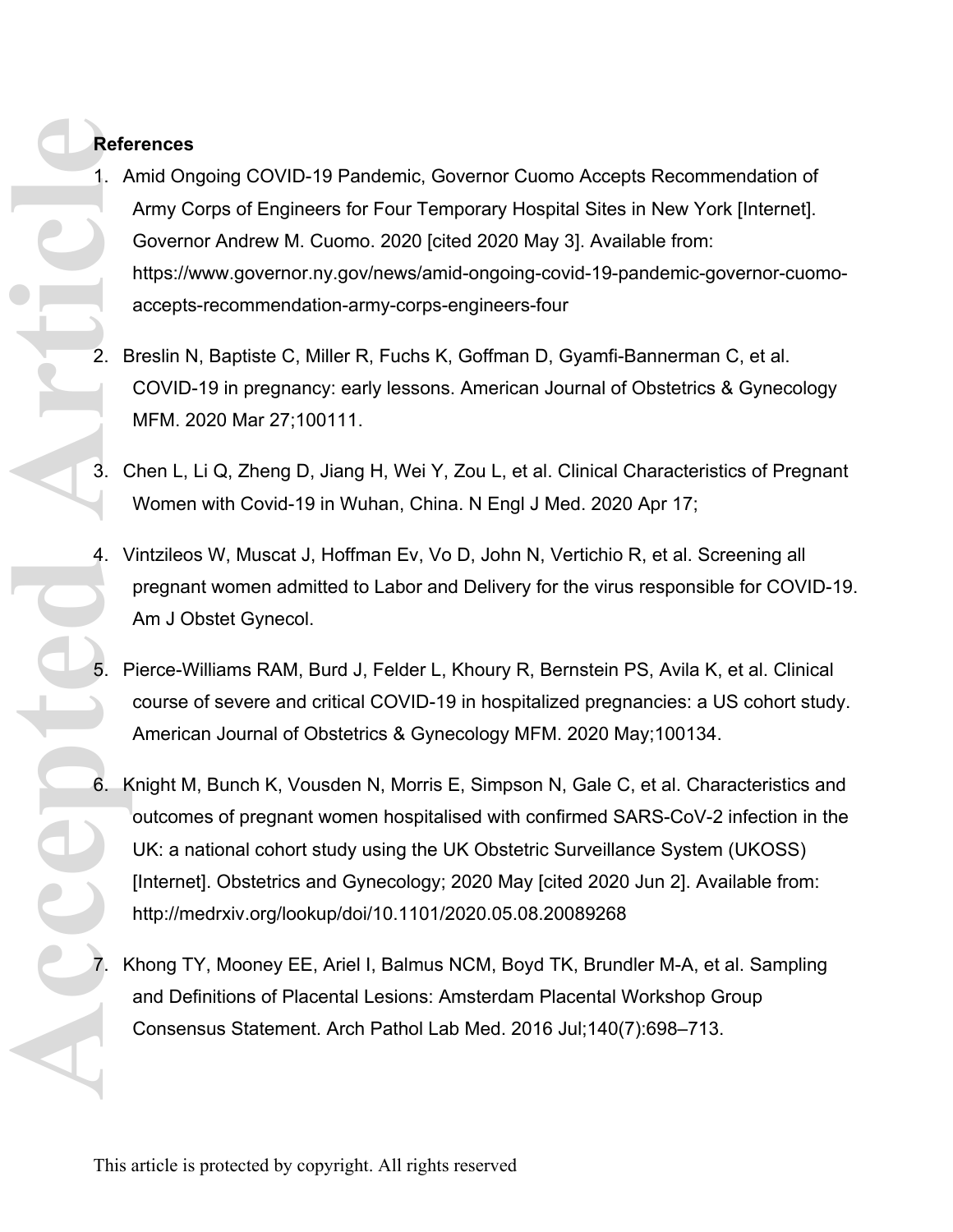- 8. Baergen RN, Heller DS. Placental Pathology in Covid-19 Positive Mothers: Preliminary Findings. Pediatr Dev Pathol. 2020 Jun;23(3):177–80.
- 9. Goyal P, Choi JJ, Pinheiro LC, Schenck EJ, Chen R, Jabri A, et al. Clinical Characteristics of Covid-19 in New York City. N Engl J Med. 2020 Apr 17;
- 10. Qin C, Zhou L, Hu Z, Zhang S, Yang S, Tao Y, et al. Dysregulation of immune response in patients with COVID-19 in Wuhan, China. Clin Infect Dis. 2020 Mar 12;
- 11. Chen G, Wu D, Guo W, Cao Y, Huang D, Wang H, et al. Clinical and immunological features of severe and moderate coronavirus disease 2019. J Clin Invest. 2020 May 1;130(5):2620–9.
- 12. Riley LE, Celi AC, Onderdonk AB, Roberts DJ, Johnson LC, Tsen LC, et al. Association of epidural-related fever and noninfectious inflammation in term labor. Obstet Gynecol. 2011 Mar;117(3):588–95.
- 13. Smulian JC, Bhandari V, Vintzileos AM, Shen-Schwarz S, Quashie C, Lai-Lin Y-L, et al. Intrapartum fever at term: serum and histologic markers of inflammation. Am J Obstet Gynecol. 2003 Jan;188(1):269–74. **Accepted** Article
	- 14. Redline RW, Ravishankar S. Fetal vascular malperfusion, an update. APMIS. 2018 Jul;126(7):561–9.
	- 15. Thachil J, Tang N, Gando S, Falanga A, Cattaneo M, Levi M, et al. ISTH interim guidance on recognition and management of coagulopathy in COVID-19. Journal of Thrombosis and Haemostasis. 2020;18(5):1023–6.
	- 16. Klok FA, Kruip MJHA, van der Meer NJM, Arbous MS, Gommers DAMPJ, Kant KM, et al. Incidence of thrombotic complications in critically ill ICU patients with COVID-19. Thrombosis Research. 2020 Apr;S0049384820301201.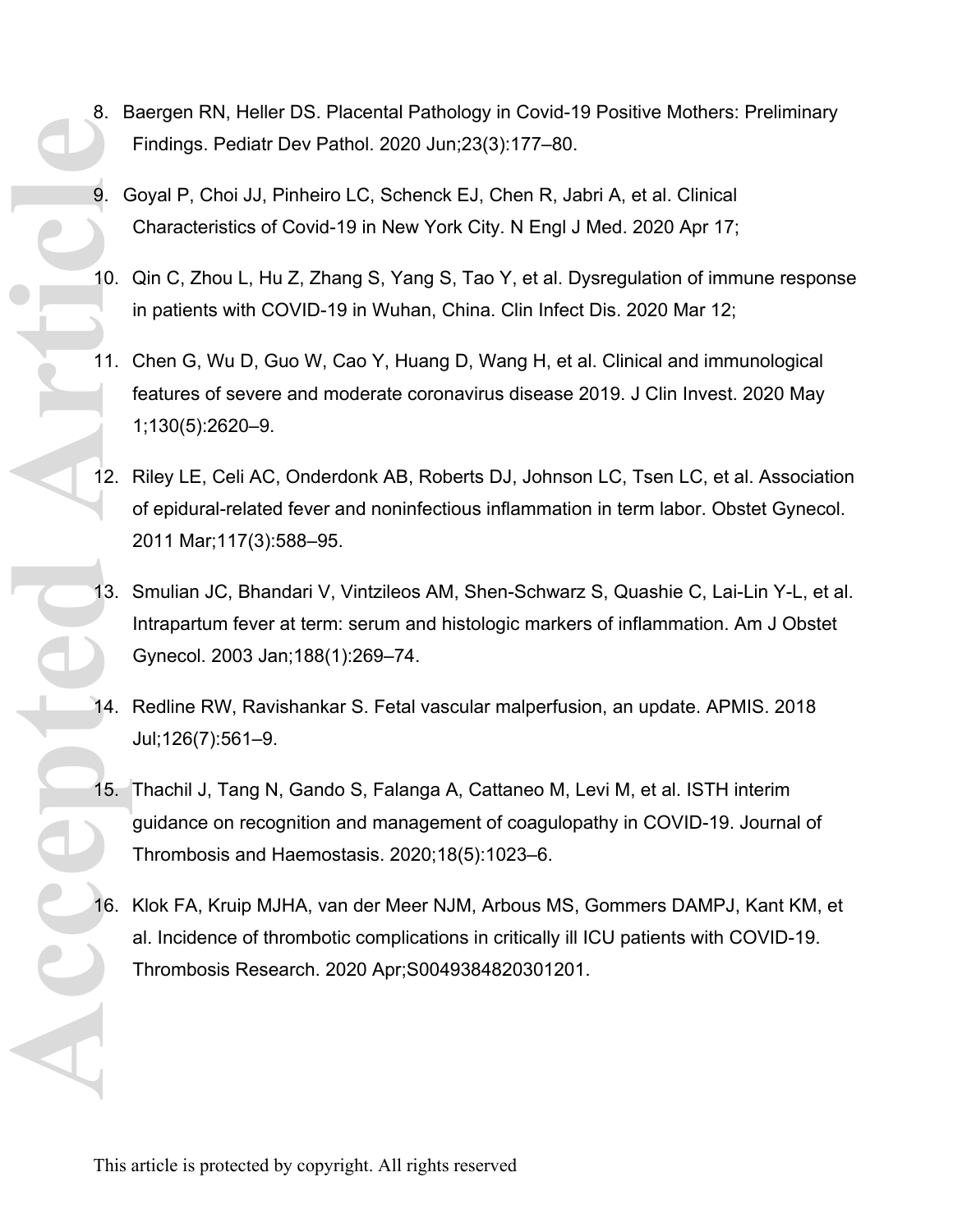- 17. Stephens AJ, Barton JR, Bentum N-AA, Blackwell SC, Sibai BM. General Guidelines in the Management of an Obstetrical Patient on the Labor and Delivery Unit during the COVID-19 Pandemic. Am J Perinatol. 2020 Apr 28;
- 18. Donders F, Lonnée-Hoffmann R, Tsiakalos A, Mendling W, Martinez de Oliveira J, Judlin P, et al. ISIDOG Recommendations Concerning COVID-19 and Pregnancy. Diagnostics (Basel) [Internet]. 2020 Apr 22 [cited 2020 Jun 2];10(4). Available from: https://www.ncbi.nlm.nih.gov/pmc/articles/PMC7235990/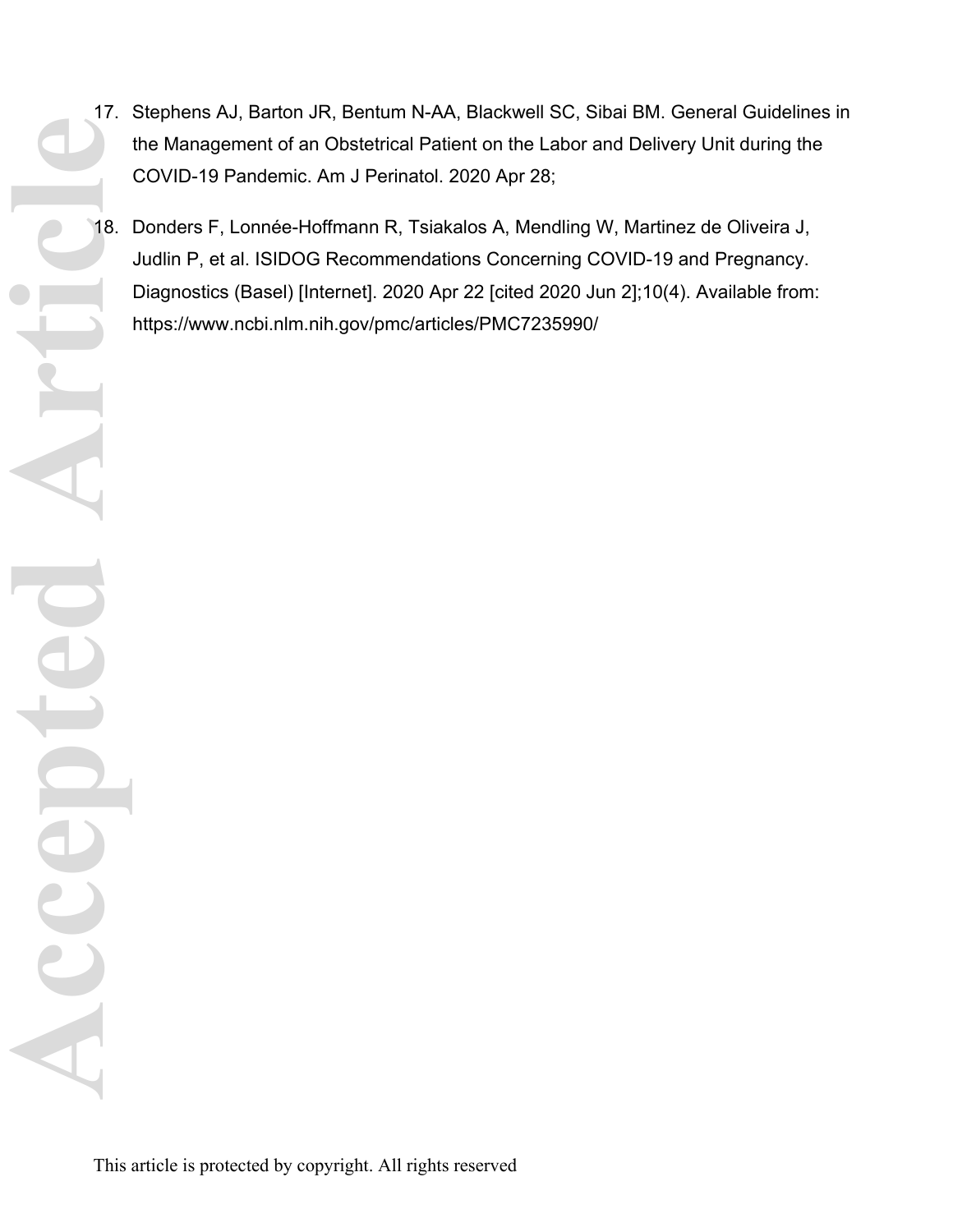Table 1. Sociodemographic and clinical characteristics at the time of presentation for delivery, stratified by SARS-CoV-2 RT-PCR result and symptomatic status

|                                      | SARS-CoV-2             |                  | SARS-CoV-2 RT-      |         |
|--------------------------------------|------------------------|------------------|---------------------|---------|
|                                      | <b>RT-PCR Positive</b> |                  | <b>PCR Negative</b> |         |
|                                      | <b>Symptomatic</b>     | Asymptomatic     |                     | p-value |
|                                      | $N=15$                 | $N=55$           | $N = 605$           |         |
| Sociodemographics                    |                        |                  |                     |         |
| Age, median (IQR) years              | 30.5 (26.1-36.8)       | 31.4 (26.6-37.2) | 34.0 (30.9-37.1)    | 0.012   |
| Race, n (%)                          |                        |                  |                     | < 0.001 |
| White                                | 4 (26.7%)              | 11 (20.0%)       | 235 (38.8%)         |         |
| <b>Black</b>                         | 2 (13.3%)              | $9(16.4\%)$      | 25 (4.1%)           |         |
| Asian                                | 2(13.3%)               | 7 (12.7%)        | 196 (32.4%)         |         |
| Unknown                              | 7(46.7%)               | 28 (50.9%)       | 149 (24.6%)         |         |
| Ethnicity, n (%)                     |                        |                  |                     | < 0.001 |
| Hispanic                             | 4 (26.7%)              | 15 (27.3%)       | 50 (8.3%)           |         |
| Non-Hispanic                         | 10 (66.7%)             | 23 (41.8%)       | 376 (62.1%)         |         |
| Unknown                              | 1(6.7%)                | 17 (30.9%)       | 179 (29.6%)         |         |
| Insurance, n (%)                     |                        |                  |                     | < 0.001 |
| Public                               | 7(46.7%)               | 27 (49.1%)       | 157 (26.0%)         |         |
| Private                              | 8 (53.3%)              | 28 (50.9%)       | 448 (74.0%)         |         |
| Site, n (%)                          |                        |                  |                     | 0.004   |
| NYP-WCM                              | $6(40.0\%)$            | 24 (43.6%)       | 304 (50.2%)         |         |
| NYP-Queens                           | 7(46.7%)               | 25 (45.5%)       | 151 (25.0%)         |         |
| NYP-LMH                              | 2(13.3%)               | $6(10.9\%)$      | 150 (24.8%)         |         |
| <b>Clinical Characteristics</b>      |                        |                  |                     |         |
| Gravidity, median (IQR)              | $2.0(2.0-5.0)$         | $2.0(1.0-3.0)$   | $2.0(1.0-3.0)$      | 0.18    |
| Parity, median (IQR)                 | $1.0(0.0-2.0)$         | $0.0(0.0-1.0)$   | $1.0(0.0-1.0)$      | 0.25    |
| Gestational age on admission, median |                        |                  |                     |         |
| (IQR) weeks                          | 38.7 (37.4-39.9)       | 39.0 (37.6-39.6) | 39.1 (38.4-39.7)    | 0.11    |
| Indications for admission, n (%)     |                        |                  |                     | < 0.001 |
| Labor indications                    | 7 (46.7%)              | 30 (54.5%)       | 262 (43.3%)         |         |
| <b>Fetal indications</b>             | 1(6.7%)                | 4(7.3%)          | 26 (4.3%)           |         |
| Scheduled delivery                   | $3(20.0\%)$            | 13 (23.6%)       | 258 (42.6%)         |         |
| COVID-19-like symptoms               | 2(13.3%)               | $0(0.0\%)$       | $0(0.0\%)$          |         |
| Preterm labor or preterm premature   |                        |                  |                     |         |
| rupture of membranes                 | 1(6.7%)                | 2(3.6%)          | 25 (4.1%)           |         |
| Other                                | 1(6.7%)                | $6(10.9\%)$      | 34 (5.6%)           |         |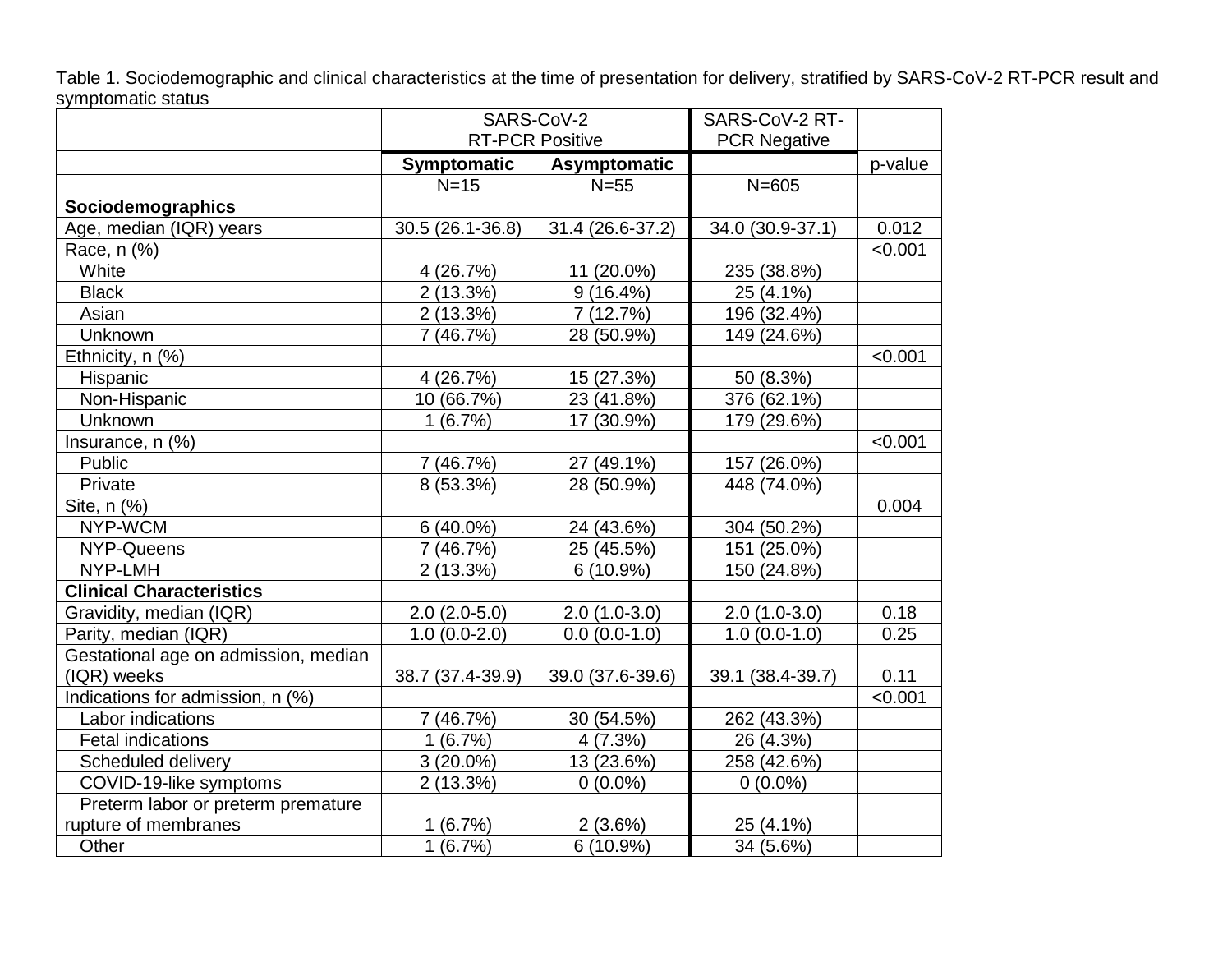| <b>Comorbidities</b>                                   |             |            |             |         |
|--------------------------------------------------------|-------------|------------|-------------|---------|
| Chronic hypertension, n (%)                            | $3(20.0\%)$ | $0(0.0\%)$ | $13(2.1\%)$ | 0.006   |
| Pre-eclampsia or gestational                           |             |            |             |         |
| hypertension, n (%)                                    | $3(20.0\%)$ | 8 (14.5%)  | 56 (9.3%)   | 0.14    |
| Pregestational diabetes mellitus, n (%)                | 1(6.7%)     | 3(5.5%)    | $7(1.2\%)$  | 0.021   |
| Gestational diabetes mellitus, n (%)                   | $3(20.0\%)$ | $3(5.5\%)$ | 54 (8.9%)   | 0.20    |
| Asthma, $n$ $%$                                        | $2(13.3\%)$ | 4(7.3%)    | $35(5.8\%)$ | 0.26    |
| Pre-pregnancy BMI $\geq$ 30 kg/m2 <sup>a</sup> , n (%) | 5(83.3%)    | 7(22.6%)   | 50 (14.5%)  | < 0.001 |
| Smoking, n (%)                                         | 1(6.7%)     | $0(0.0\%)$ | 4(0.7%)     | 0.16    |

<sup>a</sup> Data incompletely available for this variable due to incomplete capture of pre-pregnancy BMI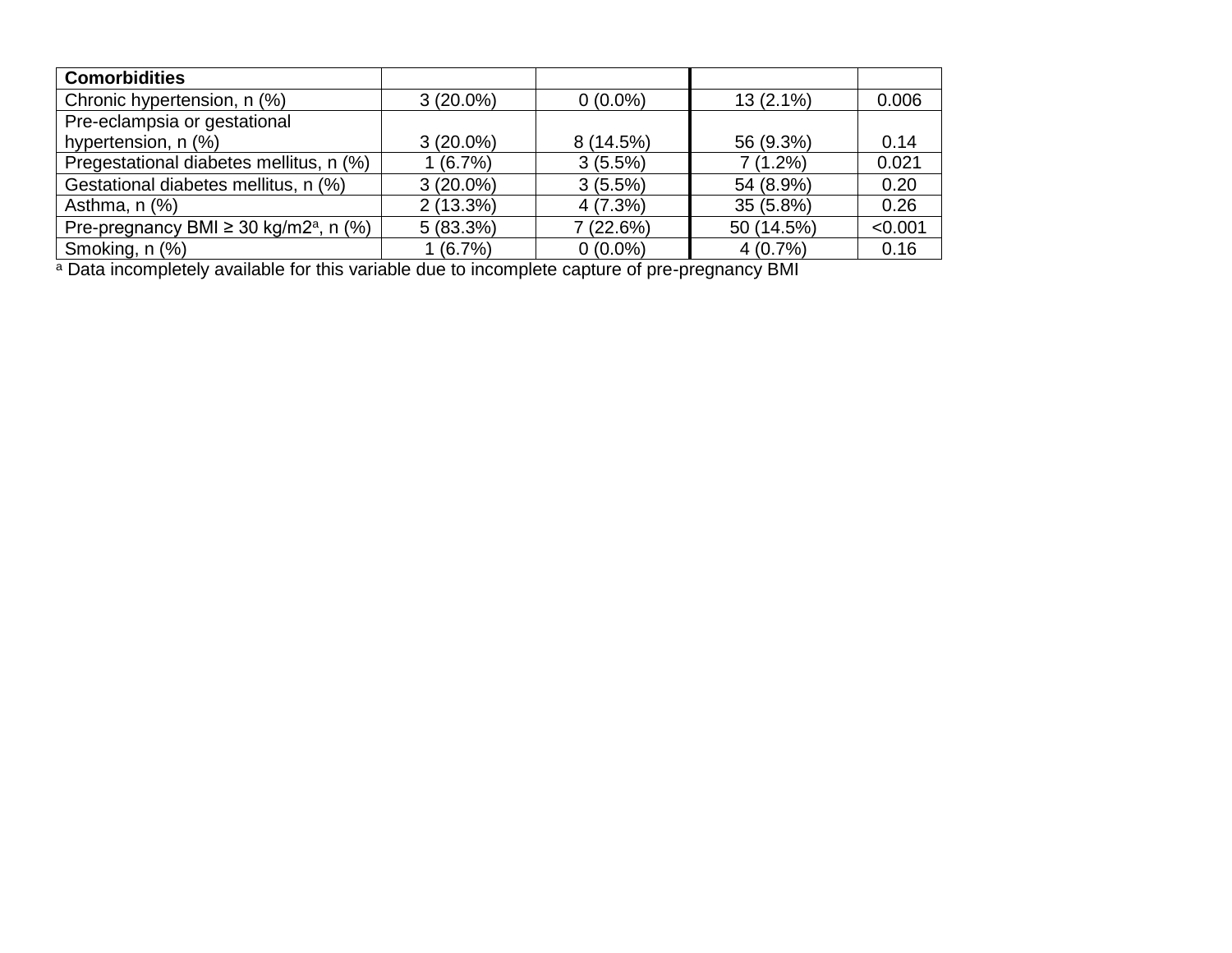Table 2. Maternal presentation of COVID-19 infection, and maternal and obstetric outcomes, stratified by SARS-CoV-2 RT-PCR result and symptomatic status

|                                                   | SARS-CoV-2             |                   | SARS-CoV-2               |         |
|---------------------------------------------------|------------------------|-------------------|--------------------------|---------|
|                                                   | <b>RT-PCR Positive</b> |                   | RT-PCR                   |         |
|                                                   |                        |                   | Negative                 |         |
|                                                   | Symptomatic            | Asymptomatic      |                          | p-value |
|                                                   | $N=15$                 | $N=55$            | $\overline{N}$ =605      |         |
| <b>Maternal Presentation at Admission</b>         |                        |                   |                          |         |
| Temperature, mean (SD) °C                         | 37.0(0.7)              | 36.8(0.3)         | $\overline{a}$           | 0.17    |
| Heart rate, mean (SD) beats per minute            | 91.8(11.1)             | 88.4 (17.3)       | $\overline{\phantom{a}}$ | 0.47    |
| Respiratory rate, mean (SD) breaths per<br>minute | 19.5(5.5)              | 18.0(2.0)         | $\overline{a}$           | 0.11    |
| Oxygen saturation, median (IQR) %                 | 99.0 (97.0-100.0)      | 99.0 (98.0-100.0) | $\sim$ $\sim$            | 0.60    |
| White blood cell count, mean (SD)                 | 8.8(2.4)               | 9.0(3.1)          | н.                       | 0.78    |
| Platelet count, mean (SD)                         | 231.8 (101.5)          | 207.9 (72.4)      | $\sim$                   | 0.30    |
| <b>Maternal Outcomes</b>                          |                        |                   |                          |         |
| Need for respiratory support, n (%)               | 2(13.3%)               | 1(1.8%)           | $\sim$ $\sim$            | 0.11    |
| Abnormal chest imaging findings, n (%)            | $3(20.0\%)$            | $2(3.6\%)$        | $\overline{\phantom{a}}$ | 0.062   |
| ICU admission, n (%)                              | 1(6.7%)                | $0(0.0\%)$        | $\overline{\phantom{a}}$ | 0.21    |
| Treatment administered, n (%)                     |                        |                   | ۰.                       | 0.45    |
| Hydroxychloroquine                                | 2(13.3%)               | $3(5.5\%)$        | $-1$                     |         |
| Azithromycin                                      | $0(0.0\%)$             | 2(3.6%)           | $\overline{\phantom{m}}$ |         |
| None                                              | 13 (86.7%)             | 50 (90.9%)        | $\ddotsc$                |         |
| <b>Obstetric Outcomes</b>                         |                        |                   |                          |         |
| Livebirth, n (%)                                  | 15 (100.0%)            | 54 (98.2%)        | 599 (99.0%)              | 0.54    |
| Preterm birth <37 weeks' gestation, n (%)         | 2(13.3%)               | $9(16.4\%)$       | 57 (9.4%)                | 0.16    |
| Mode of delivery <sup>a</sup> , n (%)             |                        |                   |                          | 0.044   |
| Vaginal delivery                                  | 8 (53.3%)              | 30 (54.5%)        | 417 (68.9%)              |         |
| Cesarean delivery                                 | 7(46.7%)               | 25 (45.5%)        | 187 (30.9%)              |         |
| Indication for cesarean delivery, n (%)           |                        |                   |                          | 0.83    |
| Nonreassuring fetal status                        | 1(6.7%)                | 3(5.5%)           | 23 (3.8%)                |         |
| Labor indications                                 | 2(13.3%)               | 7 (12.7%)         | 33 (5.5%)                |         |
| Scheduled repeat                                  | 2(13.3%)               | 6 (10.9%)         | 74 (12.2%)               |         |
| Multiple gestation                                | $0(0.0\%)$             | 2(3.6%)           | 11 (1.8%)                |         |
| Malpresentation                                   | $0(0.0\%)$             | 1(1.8%)           | 13 (2.1%)                |         |
| Other                                             | 2(13.3%)               | 6(10.9%)          | 33 (5.5%)                |         |
| Multiple gestation, n (%)                         | $0(0.0\%)$             | 4(7.3%)           | 15 (2.5%)                | 0.12    |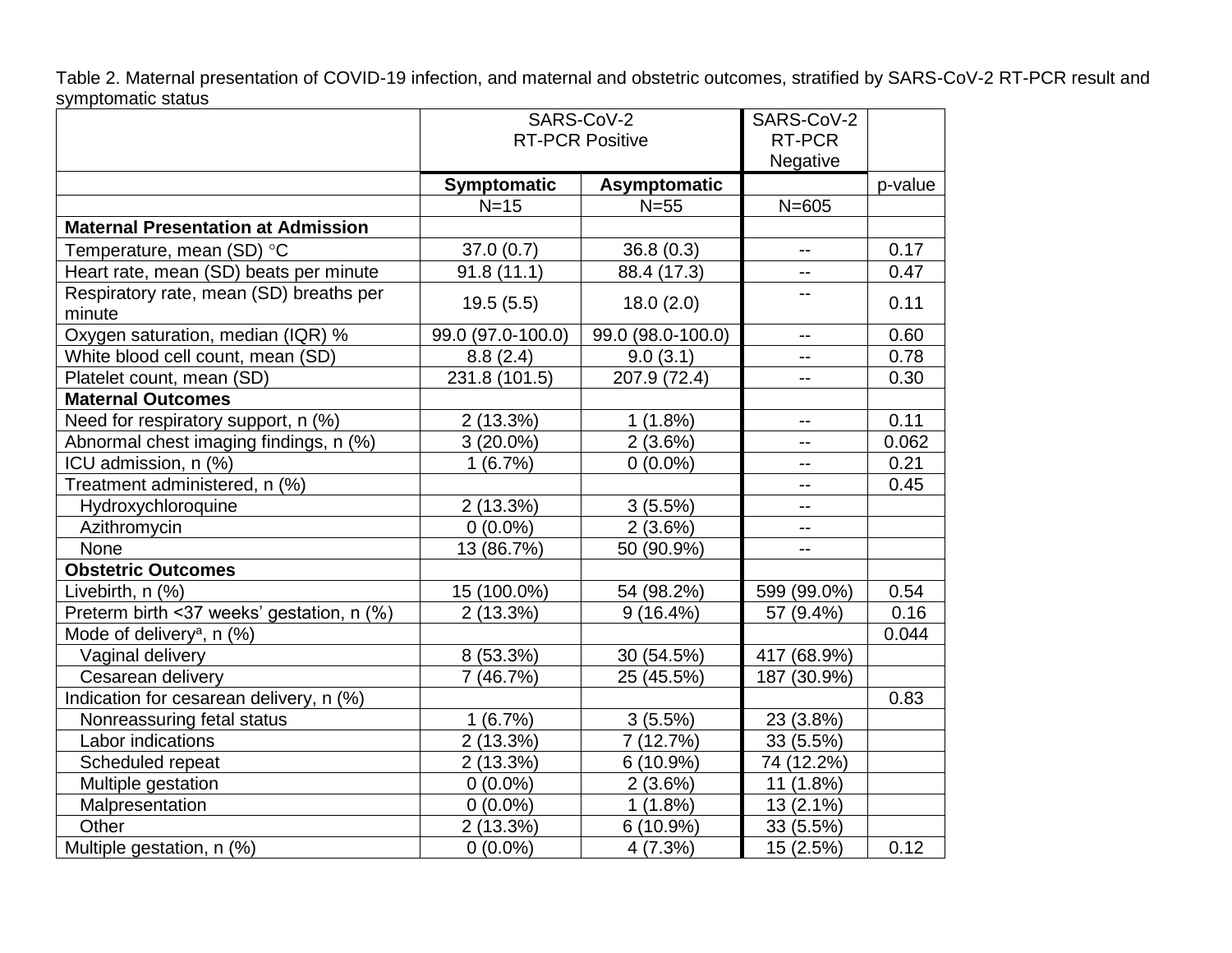| Intrapartum fever <sup>b</sup> , $n$ (%) | 3(27.3%)    | 4(9.5%)    | 38 (8.1%)  | 0.093   |
|------------------------------------------|-------------|------------|------------|---------|
| Postpartum hemorrhage > 1000mL, n (%)    | 1(6.7%)     | $2(3.6\%)$ | 38 (6.3%)  | 0.74    |
| Postpartum fever, n (%)                  | 5(33.3%)    | $3(5.5\%)$ | 17 (2.8%)  | < 0.001 |
| Etiology of postpartum fever, n (%)      |             |            |            | < 0.001 |
| <b>Endometritis</b>                      | $0(0.0\%)$  | $0(0.0\%)$ | $8(1.3\%)$ |         |
| COVID-19                                 | $3(20.0\%)$ | $1(1.8\%)$ | $0(0.0\%)$ |         |
| Endometritis or COVID-19, cannot         | $2(13.3\%)$ | $2(3.6\%)$ | $1(0.2\%)$ |         |
| differentiate                            |             |            |            |         |
| Other                                    | $0(0.0\%)$  | $0(0.0\%)$ | $8(1.3\%)$ |         |
| Length of stay, median (IQR) days        | 3.6(2.1)    | 2.6(1.1)   | 2.5(1.1)   | < 0.001 |
| Postpartum readmission, n (%)            | 1(6.7%)     | 2(3.6%)    | 9(1.5%)    | 0.019   |

a 1 woman who was SARS-CoV-2 negative had a dilation and evacuation <24 weeks gestation

b Denominator is women who labored – 11 women with symptomatic COVID-19 infection, 42 women with asymptomatic COVID-19 infection, and 469 women without COVID-19 infection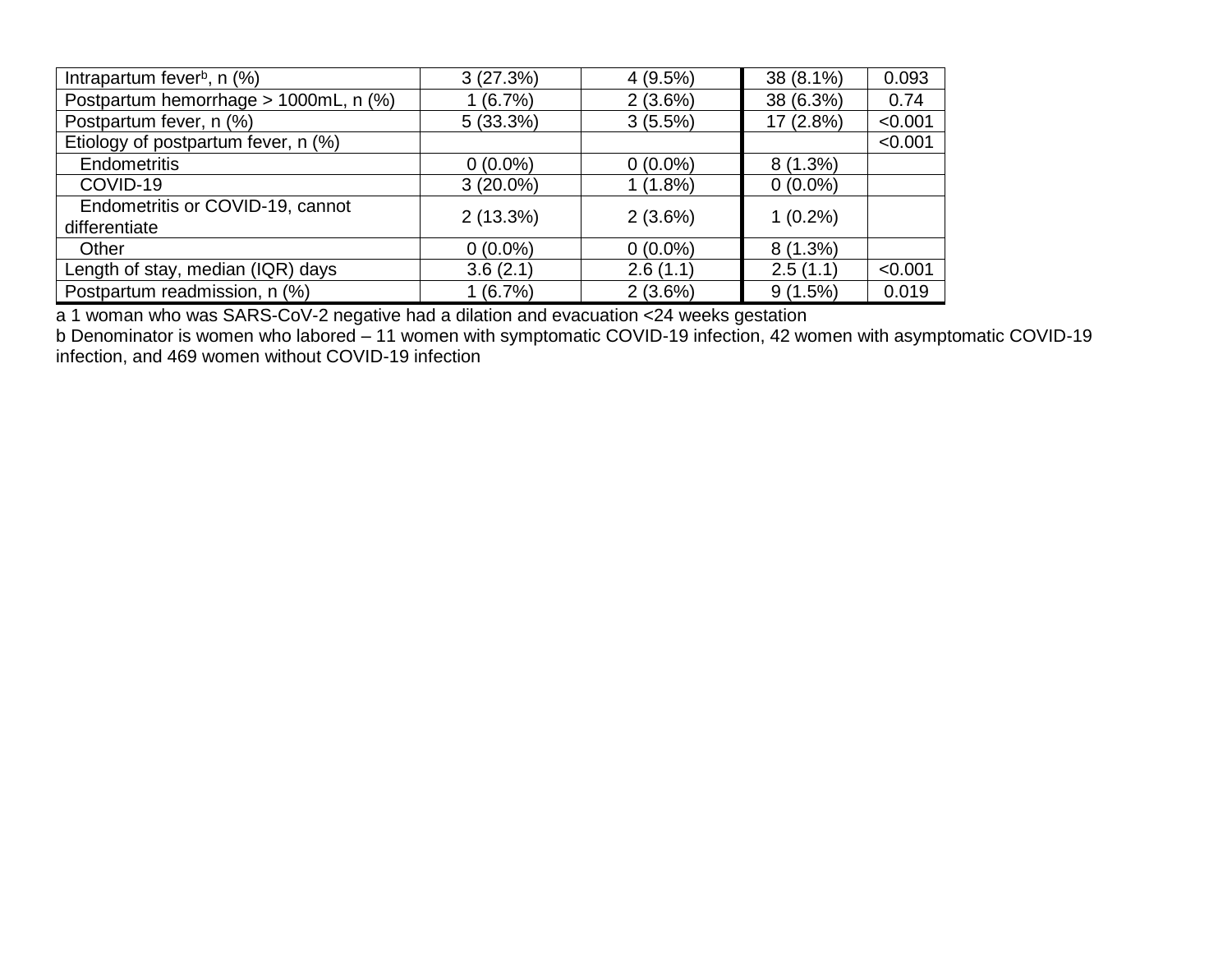|  | Table 3. Neonatal outcomes, stratified by maternal SARS-CoV-2 RT-PCR result and maternal symptomatic status |
|--|-------------------------------------------------------------------------------------------------------------|
|--|-------------------------------------------------------------------------------------------------------------|

|                                                                         | Maternal SARS-CoV-2    |                | SARS-CoV-2     |         |
|-------------------------------------------------------------------------|------------------------|----------------|----------------|---------|
|                                                                         | <b>RT-PCR Positive</b> |                | RT-PCR         |         |
|                                                                         |                        |                | Negative       |         |
|                                                                         | <b>Symptomatic</b>     | Asymptomatic   |                | p-value |
|                                                                         | $N=15$                 | $N = 58$       | $N = 614$      |         |
| Birthweight, mean (SD) grams                                            | 3149.6 (862.6)         | 3060.9 (606.9) | 3197.6 (558.0) | 0.21    |
| 5-minute Apgar score, median<br>(IQR)                                   | $9.0(9.0-9.0)$         | $9.0(9.0-9.0)$ | $9.0(9.0-9.0)$ | 0.96    |
| Neonatal sex, n (%)                                                     |                        |                |                | 0.31    |
| Male                                                                    | 10 (66.7%)             | 26 (44.8%)     | 315 (51.3%)    |         |
| Female                                                                  | $5(33.3\%)$            | 32 (55.2%)     | 299 (48.7%)    |         |
| Location of neonatal dmission,                                          |                        |                |                | 0.26    |
| $n$ (%)                                                                 |                        |                |                |         |
| Well-baby nursery                                                       | 11 (73.3%)             | 48 (82.8%)     | 537 (87.5%)    |         |
| Transitional care nursery                                               | $0(0.0\%)$             | 1(1.7%)        | 9(1.5%)        |         |
| Neonatal intensive care unit                                            | 4(26.7%)               | $9(15.5\%)$    | 68 (11.1%)     |         |
| <b>Result of neonatal SARS-</b><br>CoV-2 RT-PCR <sup>a</sup> , n $(\%)$ | $0(0.0\%)$             | $0(0.0\%)$     | $0(0.0\%)$     |         |
| Neonatal length of stay,<br>median (IQR) days                           | $2.2(1.9-3.4)$         | $2.1(1.6-2.7)$ | $1.9(1.4-2.3)$ | 0.011   |

a The denominator is neonates who were tested – 14 neonates of women with symptomatic COVID-19 infection, 57 neonates of women with asymptomatic COVID-19 infection, and 3 neonates of 614 women with a negative SARS-CoV-2 RT-PCR result